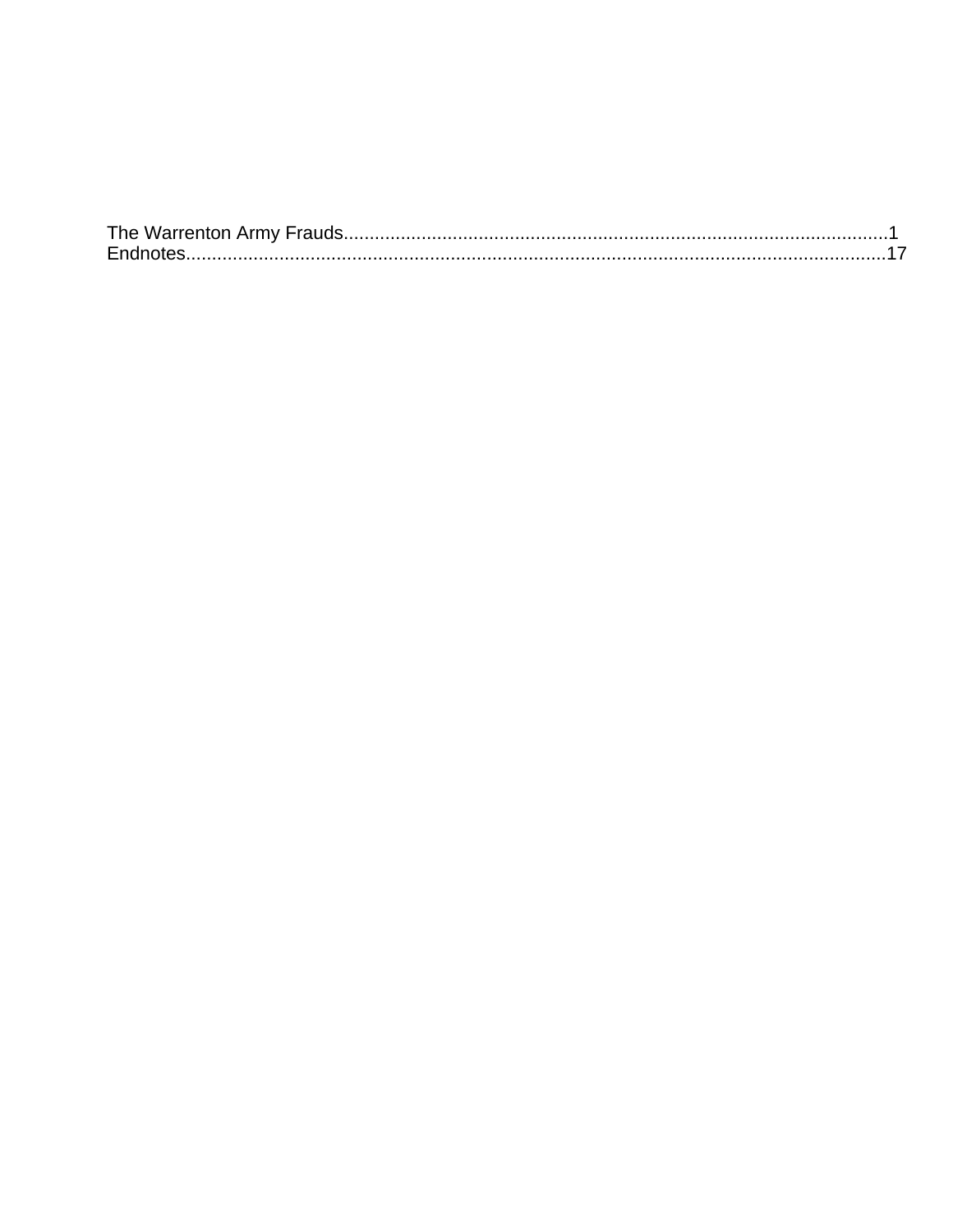In 1783 Robert Morris, Superintendent of Finance, reported to Congress that the public debt resulting from the Revolution stood at \$35,327,769.53 1/8. As staggering as the amount seemed at the time, it would have been much higher if Congress had not taken preventative measures three years earlier. In April 1780, on the brink of bankruptcy, a destitute Congress asked the states to compensate their own Continental Line soldiers for back pay not received, and to make up the losses suffered for being paid in depreciated currency. Intended only as a temporary measure, Congress planned to resume payment of the American Army in August 1781. Unfortunately for the states, by the time August arrived, Morris had different designs for the money. In his 1783 report, Morris reported that arrearages and half pay due the officers and soldiers from August 1, 1781 to December 31, 1783 was \$11,300,000.1

Faced with the staggering amount of back pay and subsistence due the soldiers, Congress appointed John Pierce as the federal commissioner and Joseph Howell as his deputy, to travel from state to state and settle the Federal Government's accounts with the soldiers. Individual states were to appoint commissioners, approved by Congress, to aid the federal agents in the settlements. Pierce and Howard began their duties in the northern states where, as North Carolina Representative Hugh Williamson wrote, "[they] never turned out a Serjeants guard of Militia without obtaining the sanction of Congress or of some Continental officer."2 During the time the accounts were being settled in the northern states, most of the southern states continued to liquidate their own accounts in the same manner as requested by Congress in April 1780. As a result, most, if not all, of the \$1,673,000 due Pennsylvania soldiers, the \$833,000 due the Massachusetts Line, and the \$210,000 due New York soldiers was paid by the Federal Government. Conversely, most of the \$1,754,000 claimed by the Virginia Line was paid by the state, who, in return, submitted the claim to the Federal Government hoping to get reimbursed.

Reflecting the sentiments of many southerners, in a 1784 letter, North Carolina representative Richard Dobbs Spaight, protested to North Carolina governor Alexander Martin, that "[North Carolina] assumed to her citizens the payment of claims for supplies and services rendered the United States, of the same nature with those assumed in other States by Congress."3 Assuming the burden of her war debt, like most other southern states, the North Carolina legislature authorized boards of auditors to settle the officers' and soldiers' accounts. As a result of five distinct boards of commissioners appointed by the General Assembly between 1782 and 1785, by the time federal commissioner John Pierce arrived in North Carolina in 1785, most of the accounts already had been settled.

During the sitting of the board established in 1785 to meet at Warrenton, a theme regularly seen in North Carolina's compensation of her soldiers appeared. Citizens from Dobbs County and the surrounding area informed the Governor and the Legislature of alleged abuses perpetrated through speculation in fraudulent soldiers' accounts. The General Assembly acted on the information, investigated the accusations, and found sufficient evidence to prosecute the accused. In addition, the Legislature ratified a law to try those indicted for defrauding the public. In January 1787, the Court of Oyer and Terminar heard the trials at Warrenton and found many of the men guilty of the charges against them thereby satisfying the public's petitions for redress of the crimes committed. The story of the Warrenton Frauds began during the closing days of the American Revolution.

As the war drew to a close, North Carolina found herself with a tremendous debt to her Continental soldiers. During the war many North Carolinians serving in the Continental Army labored with insufficient clothing, food, arms, or pay. In 1782, attempting to relieve the State's debt, the General Assembly appointed three men, John Hawks, James Coor, and William Blount, to serve as a board of commissioners to discharge the arrearages due the soldiers and allowed the board members twenty-four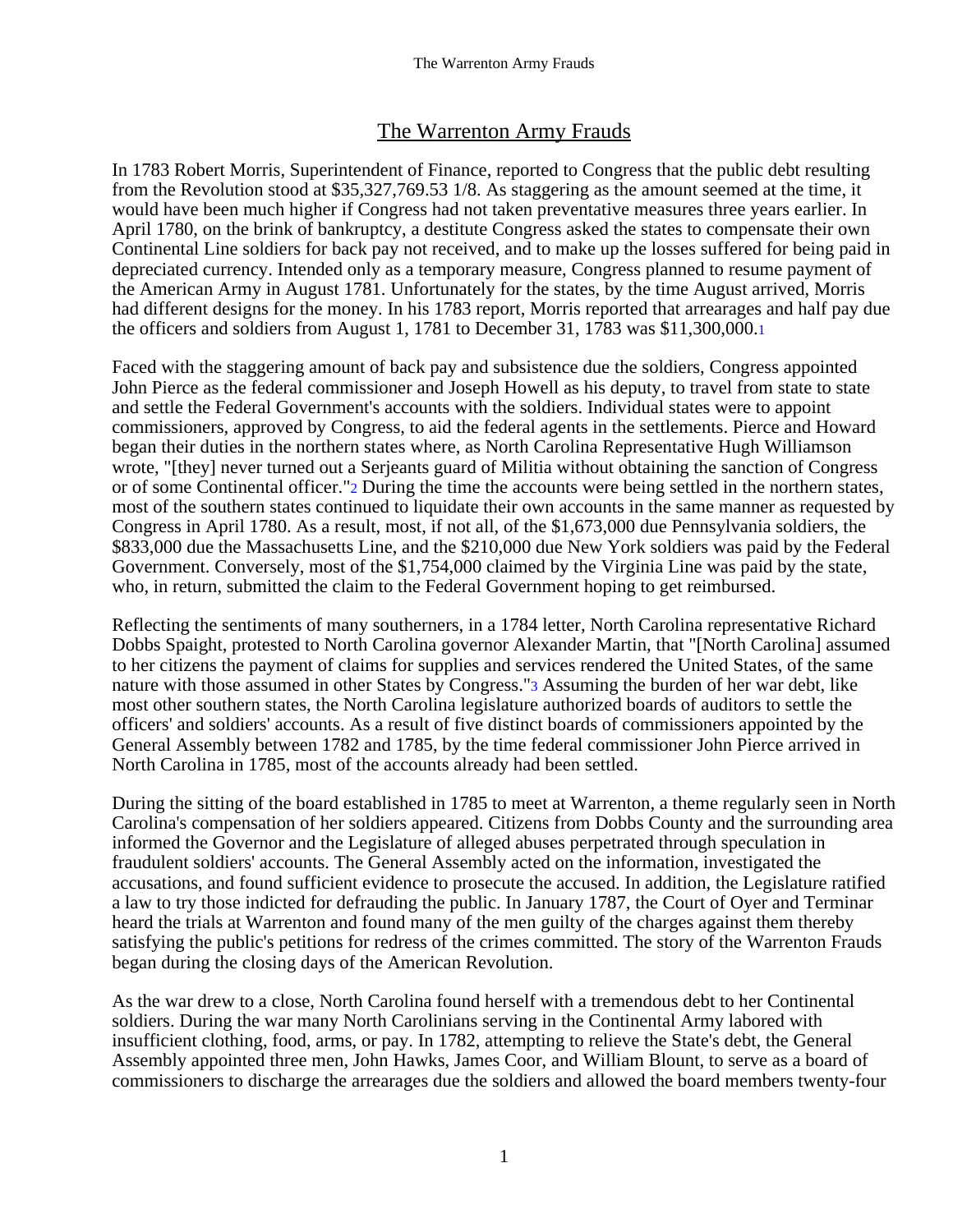shillings per day for their services. In accordance with this law, the board met at Newbern and settled soldiers' accounts for depreciation of pay, subsistence, and clothing due prior to August 18, 1780. The law stipulated that

Each officer and soldier shall received indented certificates, one or more being for twelve months pay and subsistence, which shall be negotiable in prompt payment for any public property that may be immediately sold, and shall receive another certificate or certificates, for the balance, which shall be paid off by any treasurer of the State, as soon as the situation of the finances will permit.4

In practice, the commissioners settled the accounts accordingly: One-fourth of the account was paid by the commissioners through the issuance of "due bills" and the remaining three-fourths of each account was satisfied through the issuance of a certificate that drew six percent interest per annum until an unspecified date, on which the certificate could be cashed. When presented to the Treasury, the due bills were exchanged for cash. The fifth section of this law states that "any person who shall counterfeit any certificate shall be deemed guilty of forgery, and suffer accordingly." In view of the events that occurred at Warrenton in 1786, it is unfortunate that this part of the law was omitted when the General Assembly established later boards.

When the Legislature convened in April 1783, Governor Alexander Martin informed the members that many of the State's public accounts remained unsettled from the previous year. Additionally, the state's "quota of the Continental Debt was unpaid and no provisions made to discharge the same."5 Trying to remedy the problem, the General Assembly allocated an additional £75,000 in April 1783. The legislature then appointed Willie Jones, Henry Montfort, and Benjamin McCulloch6 to act as paymasters for the officers and soldiers of the North Carolina Line. Payment of accounts were to follow the same method established the previous year. To ensure the faithful performance of their duties, the General Assembly required each man to enter into bond, with sufficient security, in the sum of £50,000.7

By virtue of an additional law passed during the same session, the General Assembly increased the duties of Jones, Montfort, and McCulloch. As paymasters, the men were to pay the soldiers' accounts and did not have the authority to investigate the validity of the claim. However, the Legislature, unsatisfied with the conduct of the previous commissioners, established a second board and appointed Jones, Montfort, and McCulloch to replace the original board members (James Coor and John Hawks had stopped settling accounts prematurely thereby leaving numerous accounts unfulfilled and William Blount never attended any of the board's activities). Since the meeting location of the commissioners prohibited many claimants from attending to present their claim, the Legislature moved the site of the second sitting from Newbern to Halifax. The General Assembly also extended the time period from which officers and soldiers could submit their claims. The previous deadline of August 18, 1780 was extended to January 1, 1782.8

Although the Legislature allocated additional money to satisfy the debts, moved the office to a more centralized location, and extended the time period for claims, the General Assembly provided the commissioners no guidelines for authenticating accounts. Many former soldiers had neither the ways nor the means to travel to Halifax to settle their accounts. Therefore, they often contracted with others to present their account to the commissioners. This process allowed one man to present the account of several former soldiers, draw their due bills and certificates, and then, after subtracting his fee, give the original claimant his money. As will be seen, numerous individuals made a profit by rendering such services to the soldiers. Additionally, the commissioners had to approve any account that was endorsed by a former officer or soldier since they had no means to check the authenticity of the accounts.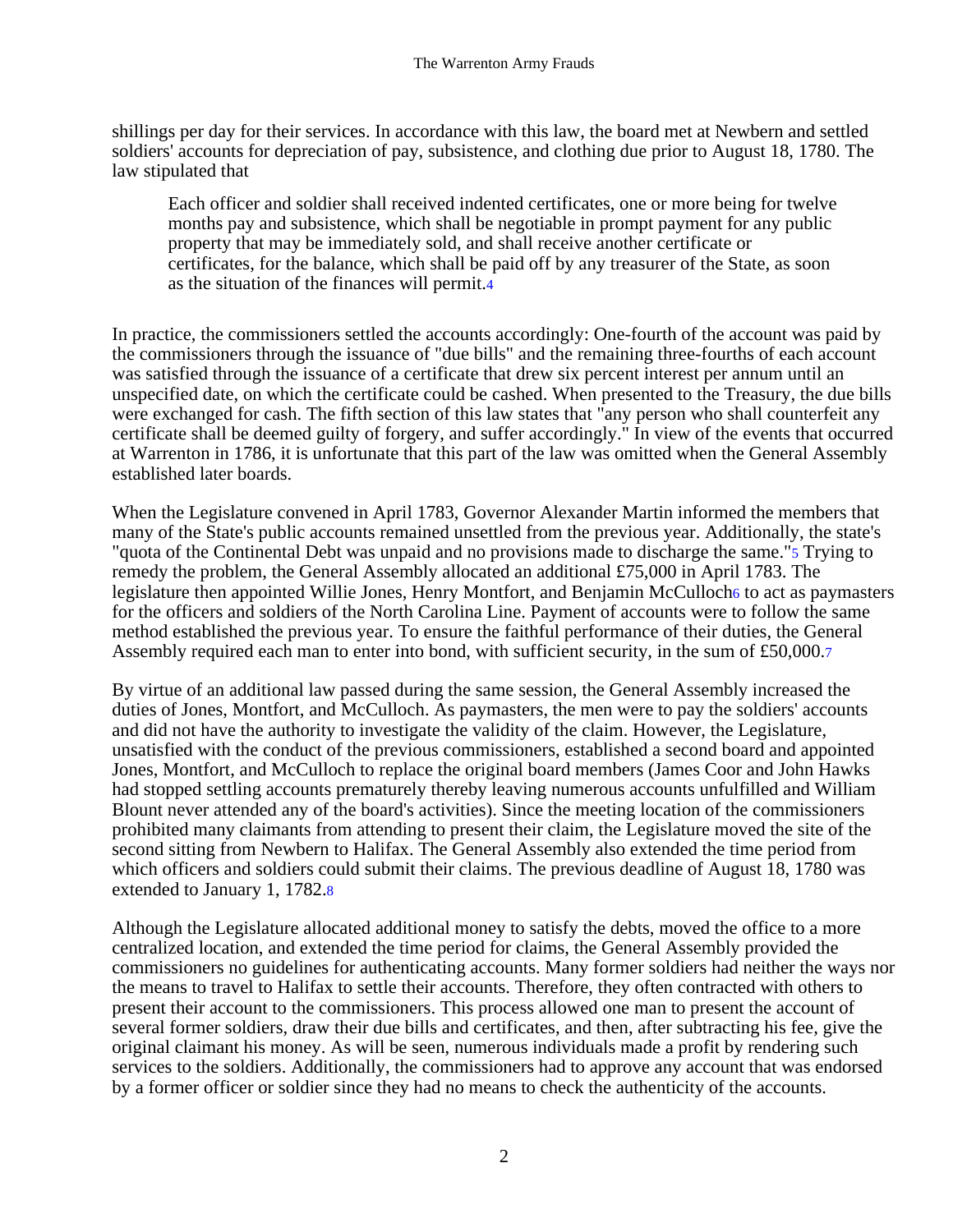Due to the tremendous number of accounts presented in 1783, many were still unpaid when the General Assembly met in June 1784. The Assembly created a third board of commissioners and allocated an additional £10,000 to assist in settling the existing accounts.9 However, if this sum still proved insufficient, the commissioners were required to continue settling accounts and keep an accurate record of what had been paid and what amount remained due so the state could "settle and obtain full credit with the United States."10 When Willie Jones declined to serve an additional year on the board, the Legislature appointed John Macon to assist Montfort and McCulloch. The amount of the commissioners' bonds was lowered to £30,000 for this sitting, and the Legislature allowed the commissioners twenty-four shillings per day and an additional "one per cent, to be divided among them, and no more" for the "risque and trouble of receiving and paying the [soldiers'] accounts" as payment for their services.11

Additionally, the General Assembly, attempting to rectify its earlier oversight, established guidelines for the settlement of accounts. To assist the board in its duties, the law placed restrictions on the types of certificates the commissioners could liquidate. Accounts exhibited by former officers had to be certified by General Jethro Sumner, or some other field officer who continued in service to the end of the war. Soldiers' claims were to be endorsed by a captain, or other commissioned officer, and countersigned by a field officer who served until the completion of the war. The law prohibited soldiers who deserted and then rejoined the Army from receiving pay for the time period during their desertion, and any soldiers who deserted and who did not rejoin, was denied payment from the time of their desertion.12

In November 1784, the General Assembly, tiring of the increasing number of accounts and allocations made for the soldiers, mandated that the "board for settling and liquidating the accounts of the officers and soldiers" would continue to sit and exercise the "powers with which they are invested by law" until February 1, 1785. At that time, the fourth board would "be dissolved and entirely annihilated." If the existing appropriations proved inadequate, the commissioners were required to settle any further accounts by issuing claimants certificates worth three-fourths of the original account.13

Once again the time and money constraints proved insufficient to settle the existing accounts. In November 1785, the Legislature retracted its November 1784 mandate. "Owing to the shortness of the time given for" settling army accounts, the General Assembly appointed Montfort, McCulloch, and Macon as a fifth board of commissioners to liquidate the remaining army accounts. In addition to accounts of soldiers who served the entirety of the war, the board could also liquidate accounts of men who were enlisted for only twelve months. To satisfy the existing accounts, the General Assembly allocated an additional £100,000. This time the Legislature required no bond of the commissioners, and directed that the board sit for the first ten days of April, May, and June of 1786. Any claim not exhibited during this time would "forever hereafter be of no effect."14 For this final liquidation, the commissioners moved their offices to Warrenton.

During this sitting of the board of commissioners irregularities in the settlement of soldiers' accounts were reported. Although no accusations came forward prior to the meeting of the fifth board, it is probable that irregularities happened during the first four boards since wide-spread speculation in army certificates was occurring on the national level during this time. On June 9, 1786, Secretary of State James Glasgow informed Governor Richard Caswell that "the Comrs have passed so many accounts that the validity of them are questioned and payment stopt by the Treasury."15 Although additional correspondence does not survive, numerous other people apparently related similar information to the Governor. On July 6, 1786, Caswell informed the Council of State that he had received "sundry complaints . . . concerning the conduct of the Commissioners for Liquidating the army accounts."16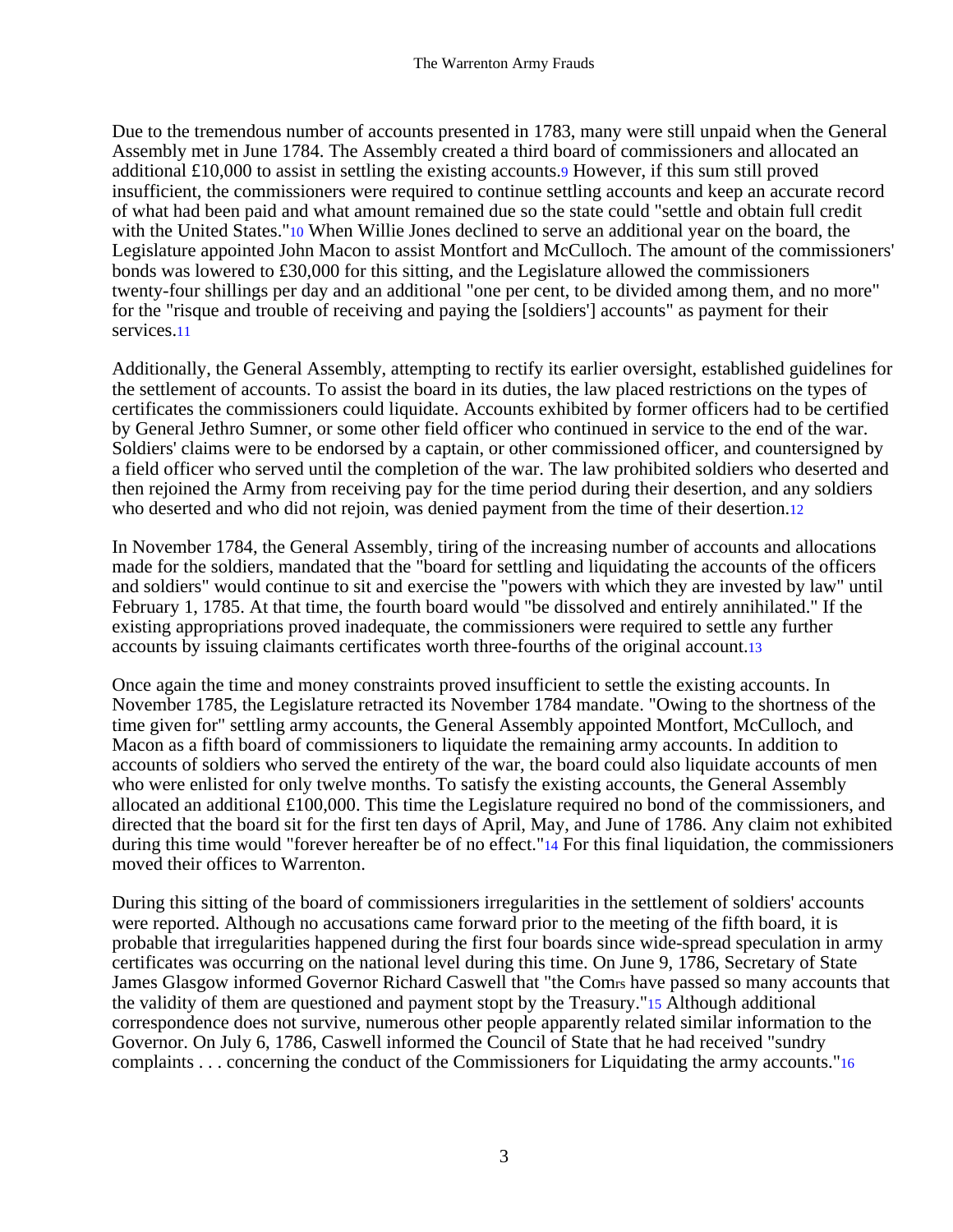After considering the Governor's request for guidance, the Council advised Caswell to request that Treasurer Memican Hunt stop payment of any certificates passed by the commissioners since the previous General Assembly. The Council also suggested that all of the accounts and vouchers in the possession of the board of commissioners be sent to Fayetteville for the next session of the Legislature.17 Acting on this advice, Caswell wrote the commissioners and the treasurer on July 12 informing them of the Council's resolution. He then directed each man attend the next session of the Assembly to present their accounts and vouchers.18 As an additional measure, the Governor requested that Mann Phillips be questioned concerning the activities of the men implicated in the frauds. By November 2, Phillips' deposition had been taken. After receiving Phillips' statement, the Council recommended that it also be laid before the General Assembly.19

When the Legislature met on November 20, 1786, "there was considerable excitement throughout the State" due to the reports of frauds in the settlement of army accounts.20 After each house chose its presiding officer, the Assembly informed the governor that they were ready to begin business. In his opening message to the Legislature, Governor Caswell informed them of the reported abuses.

The frequent and repeated observations of individuals and the clamor of the people at large respecting the conduct of the Commissioners for liquidating the army accounts, and their suggestions of many fraudulent accounts being passed, induced me to state the matter to the Council who advised me to direct the Treasurer to stop the payment of any Certificate granted on accounts passed by that Board since the sitting of the last Assembly, and also advised me to direct the Commissioners to transmit to the present Assembly all such accounts and vouchers as were lodged in their office since that period. This advice I have pursued, and I flatter myself these officers have and will comply therewith, though report says that the Treasurer has not attended to it, and the clamors of the people have since been greater than before, and some illiberal suggestions have been thrown out against several of your principal officers. It is therefore, in my Judgement necessary to satisfy the people, who in a free Government like ours consider themselves as having a right to expect it in such cases by you, Gentlemen, who are the Guardians of their rights, entering into a minute inquiry of the Conduct of their officers as well as the justice of the Claims which have been allowed, and if on an Investigation of the Facts any of the officers shall be found to have acted unworthily, or those who have exhibited accounts have obtained Certificates or received money from the Treasury unjustly, you will hold up the first as proper objects of the resentiment of the Public, and direct the latter to be prosecuted so as the public may obtain that justice they are entitled to.21

The next day, November 21, the House of Commons received a petition signed by one hundred sixty-eight "Constituents" from Dobbs County and the surrounding area complaining of the frauds. Since the petitioners felt that the state's population would be taxed to provide the money for the certificates, they requested that the Legislature would "relieve [them] from the Oppression" and "make such Examples of the offenders" that like practices would not occur again.22 An examination of the names of the petitioners and those accused of fraud produces two interesting themes: A county deeply divided against itself; and a nation deeply divided.

During the revolution and in the early years of statehood, many of the state's leaders resided in the Dobbs County area. Richard Caswell, the state's first governor, James Glasgow, the first secretary of state, and Abraham Sheppard, Colonel of the Tenth North Carolina Continental Line represent a few of the powerful families that resided in the area. As these families intermarried, their power increased. As a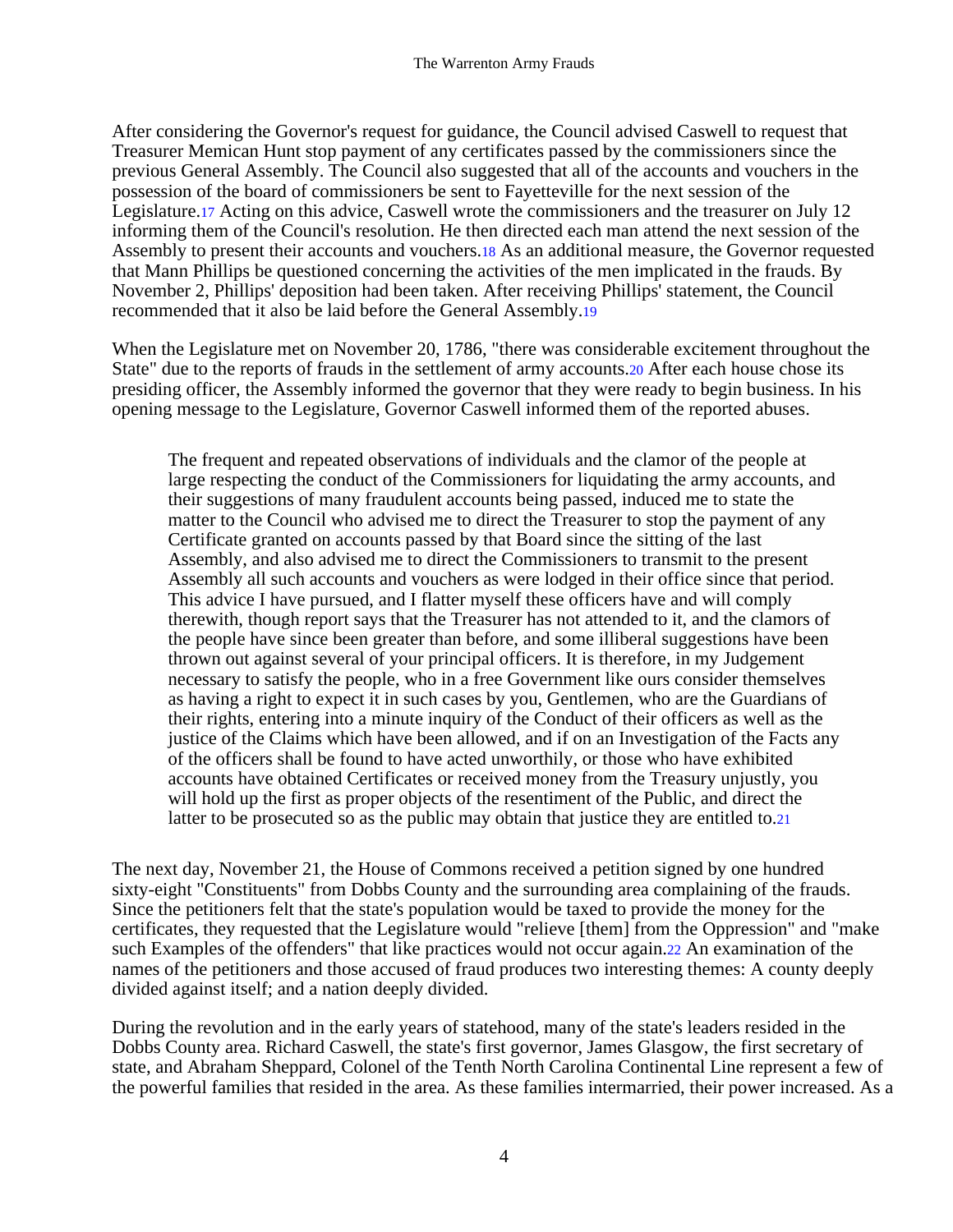result, many of their kin held important jobs at the county level. This had been a bone of contention for numerous years in Dobbs County. Local legend has it that even the sheriff would not venture into the northern part of the county for fear that he might be attacked. A study of the petitioners reveals that the majority of them are men whose families had perpetually been kept from office by the ruling families. Five years after the exposure of the Warrenton Frauds, in 1791, Dobbs County was split into two distinct counties by the names of Glasgow and Lenoir. Although the nation's division did not lead to the abolishing of a county, it had more immediate repercussions.

During the time of the frauds, the nation was deeply entrenched in ratification of the Federal Constitution. North Carolina proved to be on of the toughest areas for ratification. Once again, an examination of the men involved in the Warrenton affair can be roughly divided along party lines. The petitioners favored state's rights (and eventually supported the Anti-federalist), while those accused supported a more centralized government and endorsed Federalist beliefs. Shortly after the closing of the trials in March 1787, Dobbs County turned into a war zone. The New Bern District Court Dockets are saturated with assault and battery cases from the months following the trials. This open season on political enemies eventually led to claims of election fraud in the selection of the Dobbs County representatives to the 1788 Constitutional Convention, and, as a result, all of the County's representatives were denied a seat. Despite the intention of the petition, three days after it reached the General Assembly, members acted with respect to the frauds.

On November 24, the Assembly, to assist in the investigation of the frauds, passed a resolution requiring Henry Montfort to send for the books and papers of the commissioners. The Legislature also directed Colonel Guilford Dudley, of Cumberland County, to furnish twelve men to guard the books while they were on the road. Finally, John Craven, who had acted as clerk for the board of commissioners, was required to appear before the Legislature for questioning.23 The next day, both houses of the Assembly met in joint session to prepare an initial resolution concerning the frauds.

After selecting Richard Dobbs Spaight to act as chairman of the conference of the whole, John Hay, a Cumberland County Representative, opened business. After some debate the conference reported that, through the examination of depositions and other testimony, it appeared as though

John Price, William Faircloth, John McNeace [McNees], Thomas Butcher, Benjamin Sheppard, Timothy McKarty [McCarthy], Simeon Toatvine [Totevine], Thomas Price, Reddick Price, William Andrews, John Faircloth, Sherrod Barrow, Nathan Lasseter, Jesse Lasseter, John Shepperd, James Holmes, William Sanders, Jr., Thomas Donnaho, Tillman Dixon, Wynne Dixon, Charles Dixon, John Marshall, Arthur Pearce, Jr., and Philip Fishburn and sundry other persons

had defrauded the state by falsely procuring soldiers' accounts. The conference prepared a resolution that called for the Governor to issue a warrant for the arrest of the men accused and for their attendance at Fayetteville.24

To aid the General Assembly in their investigation, an additional resolution allowing the Governor to draw on the treasury to pay witnesses for their attendance passed the conference of the whole. The resolution named the following men as material witnesses:

John Row, Nathan Cobb, Hardy Robeson, Willis Pipkin, Mann Phillips, William Phelps, Thomas Jordan, Thomas Gray, Benjamin Exum, John Brown, Silas Holliman, Willoboy [Willoughby] Williams, Dixon Marshall, William Wrenfrow, Moses Holmes, John Morgan, John Smith, Benjamin McCulloch, Henry Montfort, John Macon, William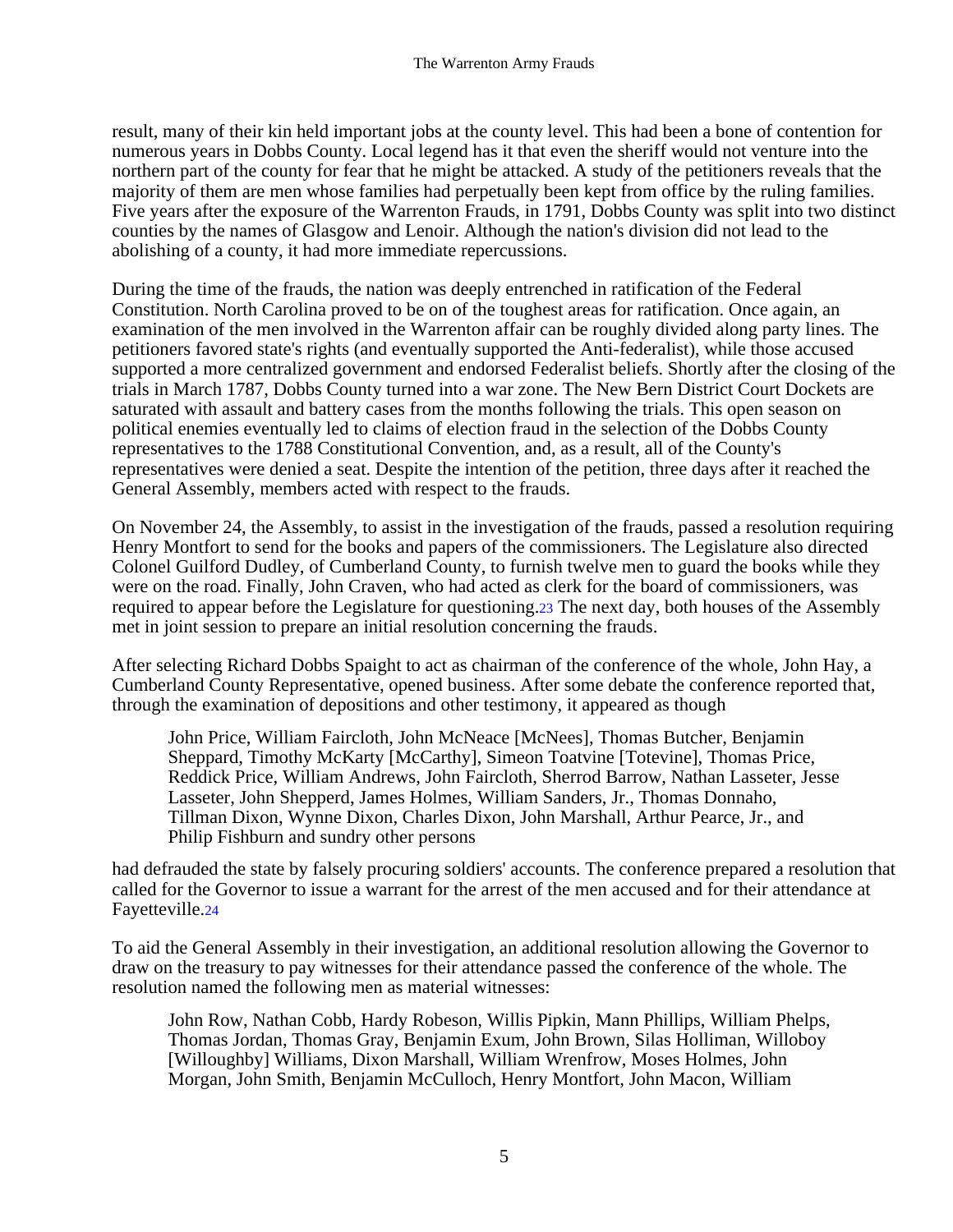Sheppard, James Glasgow, Abram Sheppard, Jr., Abram Sheppard, Sr., Silas Holloway, William Williams, David Dodd, and John Stansil, Sr.25

Finally, the resolution mandated that the commissioners of army accounts furnish Governor Caswell with a list of all officers who signed accounts. Upon receiving this list, the Governor was to issue a proclamation requiring the North Carolina Continental Line officers to attend Fayetteville to appear and give testimony before the General Assembly.

On December 3, 1786, acting on orders issued by the Assembly, Major Richard McKinney and Captain David Dodd delivered some of the prisoners to Fayetteville.26 To examine the prisoners, a House resolution of December 4 formed a committee consisting of Robert Rowan and John Ingram,27 Representatives William Polk and Abner Neale, and two senators. The Senate readily agreed with this resolution and appointed Griffith Rutherford and Isaac Gregory to the committee. These men were allowed to seize and retain all "monies and papers of any kind" that they found in the possession of the prisoners.28 The next day, the Legislature passed an additional resolution that called for Governor Caswell to issue a proclamation to stop the distribution or payment of any certificate issued by the board since January 1, 1786. Finally, in accordance with an another December 4th resolution, the sheriff of Cumberland County took the prisoners into custody.29

Feeling the state's army accounts already forwarded to New York would assist in the investigation of the frauds, Governor Caswell wrote to the state's delegates in Congress seeking their assistance in acquiring copies of the accounts and muster rolls. Caswell requested that the actual accounts or accurate copies be sent to North Carolina to aid in the apprehension of men accused of defrauding the state. Through the examination of the materials filed with the United States Government, the governor reasoned, the state could determine which men actually served during the time specified.30

The governor then informed the Legislature on December 8, that he had issued warrants for the accused and citations for the witnesses. He also stated that John Price, having learned of the charges levied against him, was about to flee. Upon receiving this information, Caswell ordered the sequestering of Price's estate by the sheriff of Dobbs County. The governor then requested the General Assembly inform the sheriff of its wishes concerning the property of Price which contained "upwards of twenty negroes . . . [and] sundry Horses."31 As a result of Price's flight, the Legislature directed the committee for examining the prisoners not to allow any person accused of fraud free on bail unless so authorized. It also requested that the former officers of the Continental Line remain in Fayetteville to further aid the discovery of impropriety.32

On December 9, the Legislature directed Major Robert Fenner, agent for the final settlement certificates, and Secretary of State James Glasgow to furnish the committee of examination with a list of all the men's names lodged in their respective offices who served in the Continental Line. The committee of examination, having had time to examine the materials, issued an initial statement later that day. Reporting that, upon analysis of the evidence, it appeared that Arthur Pierce was innocent of the charges levied against him, General Rutherford made a motion that Pierce should be released. The General Assembly granted Pierce his freedom.33

The next day, the General Assembly received a letter from Captain Thomas Hogg giving his excuse for not adhering to the Governor's proclamation calling for the attendance by the former officers. After informing the members of his illness, he remarked that he may have countersigned some fraudulent accounts, but he did so on the integrity of the officer that had first signed the account. Closing, he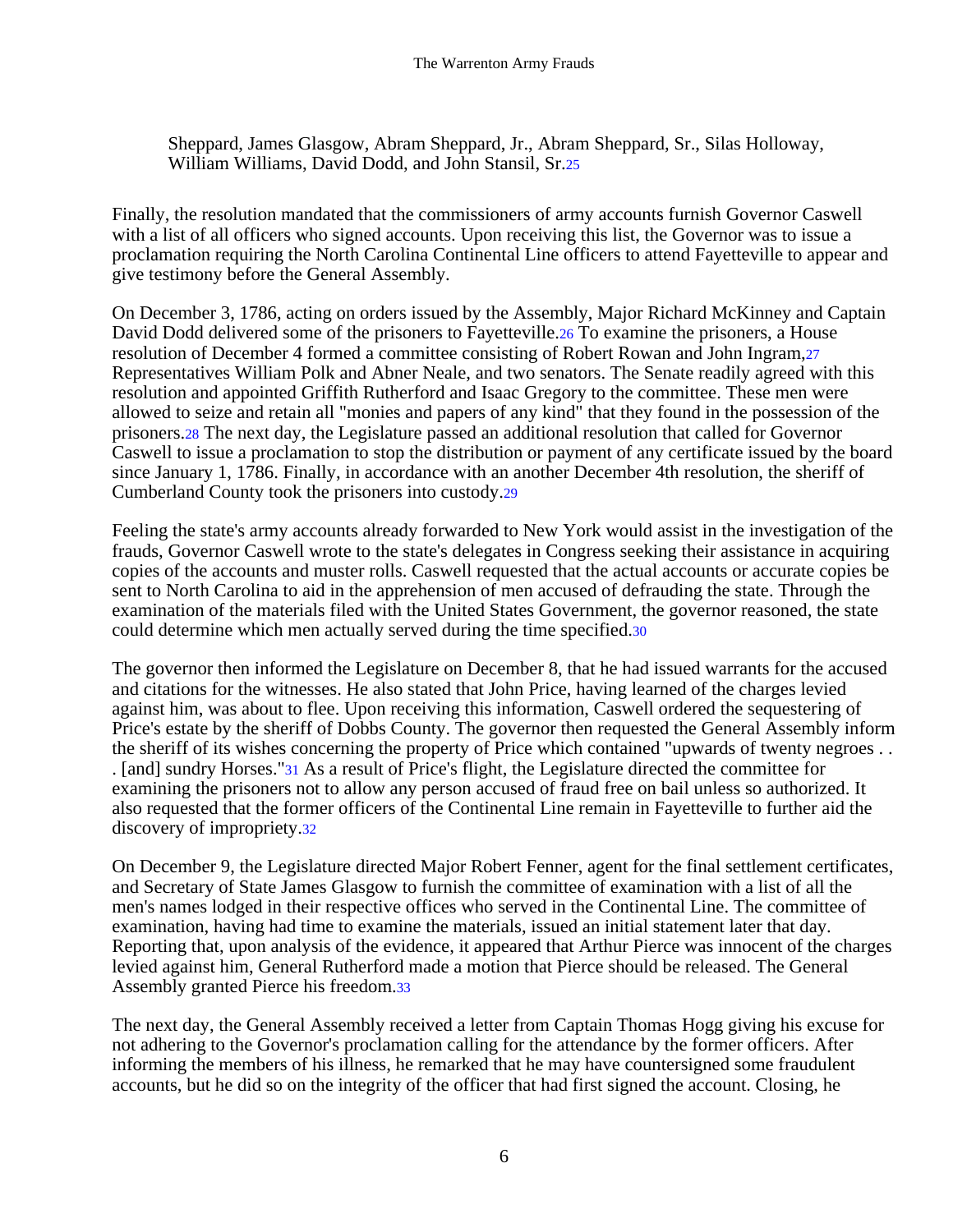included a list of all the officers who had certified the soldiers' accounts which he countersigned.34

On December 11, the General Assembly instructed the sheriff of Dobbs county to seize and deliver to Fayetteville all the horses of John Price and William Faircloth as well as the "moveable property" of Simon Totevine, Thomas Butcher, and Nathan Lassiter. Furthermore, since the slaves of the accused were being held in the county jail, the Legislature ordered that the slaves be released from imprisonment to prevent further undue hardships.35

Later in the day, the committee of examination communicated that they were prepared to issue their findings. After agreeing to meet in the House of Commons' chamber, the Legislature met in joint session to receive the report. General Griffith Rutherford, speaking for the committee, stated that, through the examination of William Faircloth, Thomas Butcher, William Andrews, James Homes, Sherrod Barrow, Arthur Pierce, John McNees, John Sheppard, Benjamin Sheppard, John Macon, Andrew Armstrong, and Burwell Mooring, it had determined that "many wilful [sic] frauds have been committed by sundry persons in procuring soldiers' accounts."36 The report contained the following:

1. Numerous individuals forged soldiers' accounts and orders;

2. Large rewards were offered to others to produce false accounts and orders;

3. The commissioners of army accounts passed on several accounts they knew to be false;

4. Treasurer Memican Hunt, after first refusing to pass false accounts, working through his clerks Absalom Tatum and Anderson Hunt, satisfied nearly as many accounts as he had money;

5. Though not based in any law, the treasurer deducted from five to twelve and a half percent of the claim in satisfying the accounts;

6. Commissioners Benjamin McCulloch and Henry Montfort contracted, prior to the re-establishment of the board in 1786, with individuals to pass their claim in exchange for one quarter of the claim;

7. McCulloch contracted with John McNees to pass sixteen to seventeen accounts and promised to liquidate the accounts even it the board had not been revived;

8. McCulloch asked and received from one third to one quarter of the amount to pass accounts and promised to have them paid, but the individual eventually had to pay an additional ten to twelve percent to the treasurer to withdraw their money;

9. Commissioner John Macon appeared not to be involved;

10. Colonel Archibald Lytle and Major Redding Blount, who signed most of fraudulent accounts, appeared not to have been involved;

11. Captain John McNees signed most of fraudulent accounts knowing them to be such; and

12. Captain Jesse Reed signed twenty blank accounts for Captain Sherrod Barrow in exchange for two military land warrants for 640 acres each.37

When Rutherford finished issuing the report, the General Assembly formed themselves into a committee of the whole and chose Elisha Battle to act as chairman. After concurring with the report and certifying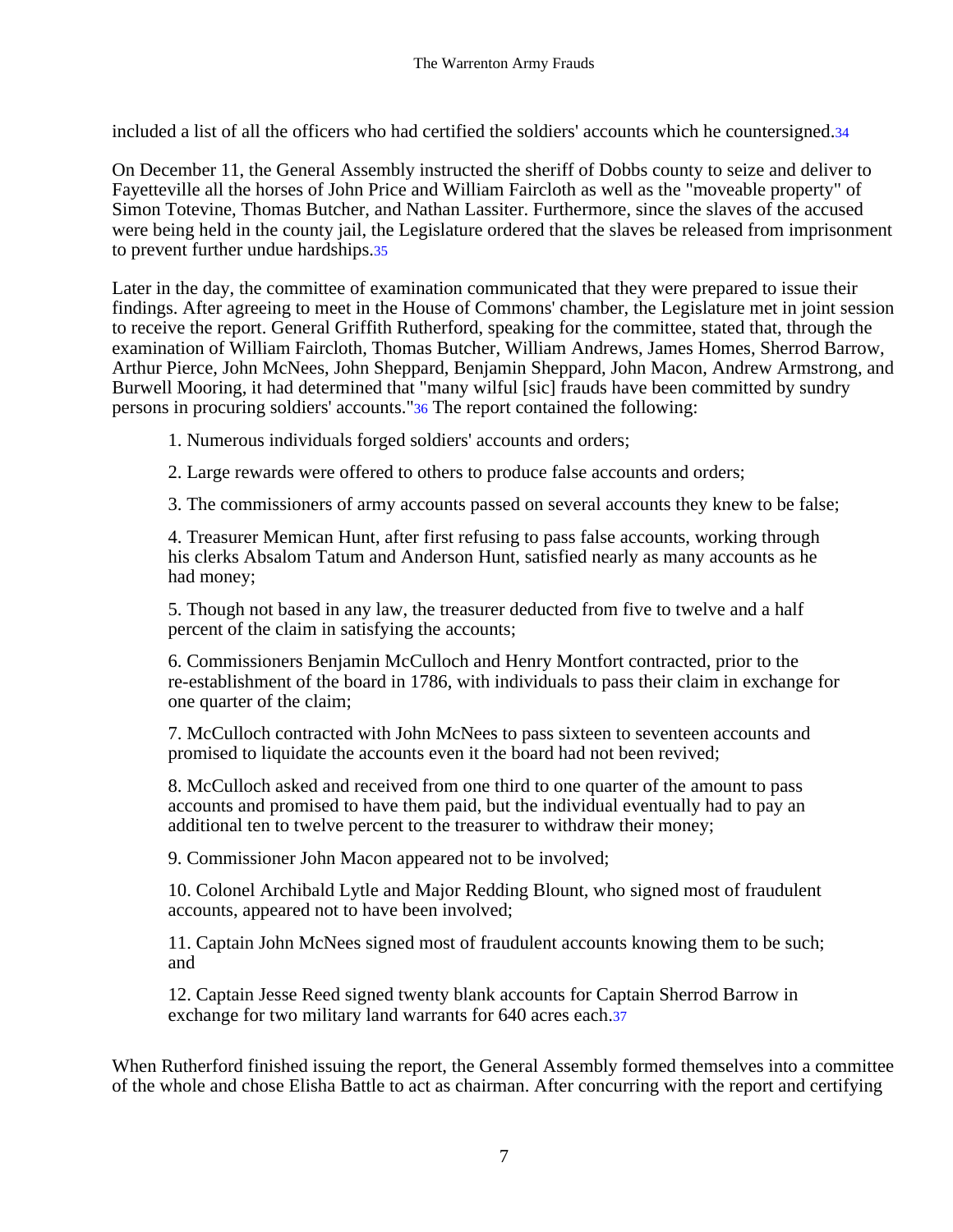the depositions, the Legislature appointed Archibald Maclaine, John Hay, William R. Davie, Wyatt Hawkins, and William Hooper to act as a committee to arrange the testimony and depositions of the prisoners. With the passage of this resolution, the houses returned to their respective chambers to continue activities regarding the frauds.38

The first actions of the House of Commons was to appoint Stephen Cabarrus and James Martin to replace Polk and Neale on the committee of examination. Next, the House passed a resolution requiring the committee to furnish the governor with a list of the prisoners who should be allowed to post bail but then bound over as witnesses against the other prisoners. They also compiled a list of those accused who were still at large so the warrants could be issued for their arrest. Finally, the House recommended that Mann Phillips be arrested and confined until further order.39

When the Senate returned to its chamber, General Rutherford made a motion that Halifax County Senator Benjamin McCulloch be given a chance to present his defense of the charges against him. Since McCulloch was absent in town at the time Rutherford made the motion, the Senate sent word to him requesting his attendance. When McCulloch returned, he gave his testimony but failed to exculpate himself to the satisfaction of his peers, and was expelled from the senate.40

The following day, December 12, the Legislature continued to act quickly regarding the frauds. The Senate appointed Frederick Hargett and James Gillespie to replace Rutherford and Gregory on the joint committee of examination. The Senate then authorized Governor Caswell to issue a proclamation offering a reward of £100 for the apprehension of John Pierce. Additional copies of the proclamation were to be sent to the governors of Virginia, South Carolina and Georgia.41

At the same time, the House of Commons, incensed over the allegations concerning a member of its House, gave Representative Henry Montfort until Thursday, December 14, to answer the charges against him and show why his seat should not be declared vacant. Next, they passed a resolution to inquire if any Blank Land Warrant had ever been issued from the secretary of state's office. According to the resolution, Colonel John Mitchell, of Onslow County, and Mann Phillips were to be examined to determine if James Glasgow or any of his deputies were connected with any of the fraudulent accounts created in the Secretary's office.42

On December 13, John Hay presented a bill aimed at bringing the accused to justice. The bill authorizing Governor Caswell to call a special court of Oyer and Terminar to try those accused of fraud. Established for a twenty day term, the court was to begin hearing cases on the last Monday of January 1787 at Warrenton. Any cases not tried during the twenty day session were to be bound over to the next session of the county or superior court, where ever the judges felt the authority lay.43

Any man convicted before the Warrenton court was required to enter into bond with sufficient security in double the amount of the due bills which he drew from the office of the commissioners. This bond was to ensure that those accused would not leave the state or transport their property out of the state for a period of twelve months after the trials and then to the end of the next assembly. Furthermore, if any convicted man left the state, or escaped from prison, he forfeited his estate and would "suffer death without benefit of clergy." Finally, the bill established another board of commissioners to re-examine all accounts passed by the Warrenton board in 1786.44

When the Legislature reconvened the next morning they continued actions in response to the frauds. Having received and reviewed a petition from Treasurer Memican Hunt,45 the Senate proposed to have the General Assembly meet in joint conference on Saturday December 23 to hear Hunt's rebuttal. To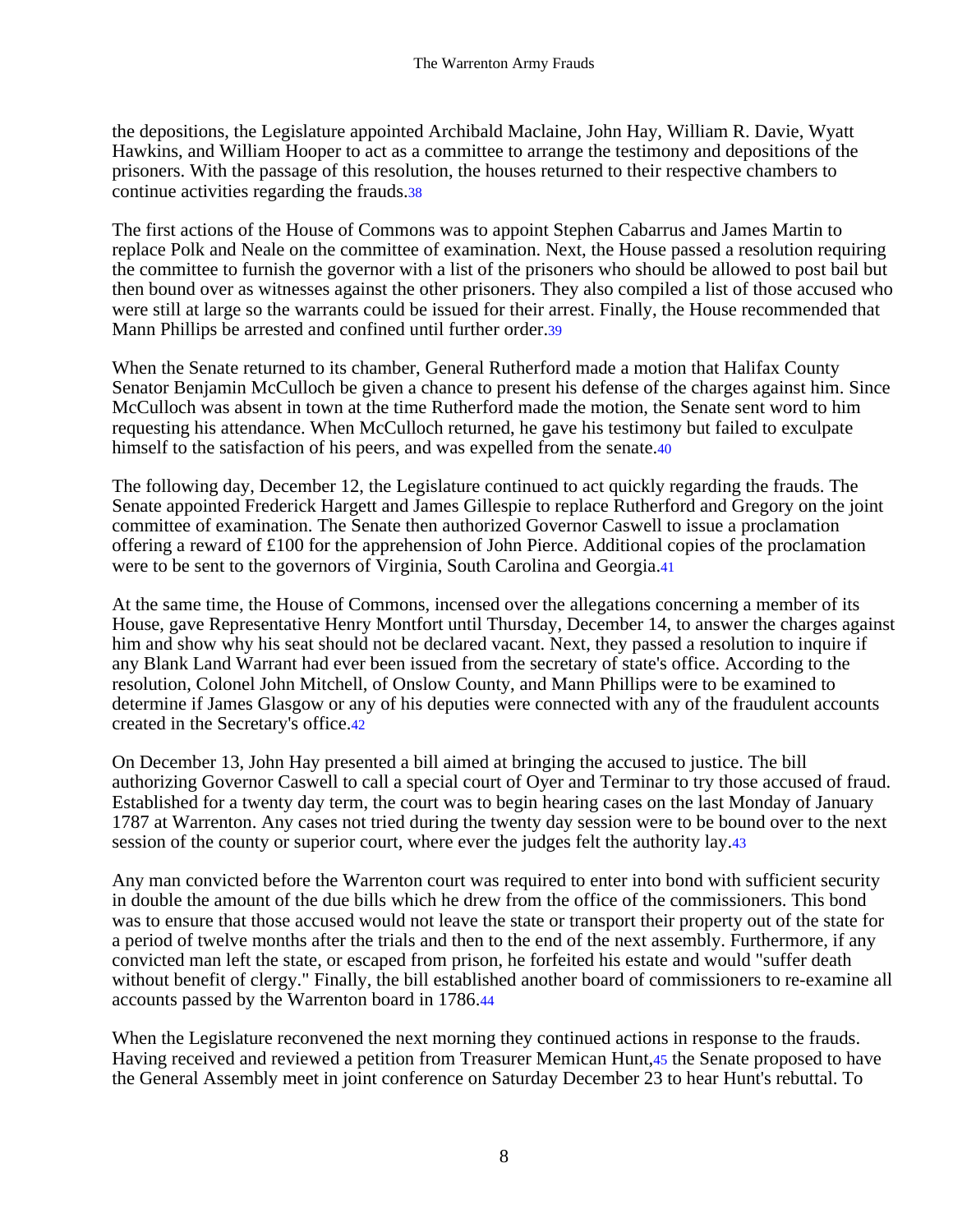prepare for his defense, the Senate proposal allowed the treasurer copies of the sections of the committee report that alluded to his actions.46

In preparation for hearing the reply of Henry Montfort's defense of his activities, the House of Commons requested the attendance of Senator John Macon, also a commissioner, to give testimony on behalf of the state. After hearing both men's accounts, the House felt that Montfort had not exonerated himself and declared his seat in the House vacant.47

On December 16, the committee of examination reported that the charges against Secretary of State James Glasgow were unfounded and should therefor be dismissed. They also reported that, through the examination of Colonel James Armstrong, it appeared that John Bonds had withdrawn the pay of James Crimor, a twelve month soldier. On the 18th, Bonds, a Nash County Representative, asked for a leave of absence to prepare his defense and was granted until the 27th to arrange his testimony.48

As the General Assembly session drew to a close, a flurry of action was taken concerning the frauds. On December 27, John Faircloth, Jesse Lassiter, Reddick Price, and a few other unnamed men were released for lack of evidence concerning improprieties in their activities. Next, on the 28th, the Assembly met in joint session to hear the committee of examination's final report. According to the committee's findings, nearly all the accounts presented to the board of commissioners by Thomas Butcher, John Price, William Faircloth, Simon Totevine, and William Sanders were false. Although many more individuals were involved, the aforementioned men were the principal conspirators. Finally, the committee reported that the following men withdrew the stated sums from the treasury:<br>E23.132.0.14<br> $\text{E23.132.0.14}$ 

| Benjamin McCulloch     | £23,132.0.14  |
|------------------------|---------------|
| <b>Henry Montfort</b>  | 6939.2.7      |
| William Faircloth      | 6935.8.11     |
| Thomas Donoho          | 1790.0.4      |
| <b>William Sanders</b> | 1997.6.8      |
| John McNees            | 476.14.2      |
| Total amount           | £41,271.6.849 |
|                        |               |

Later that same day, the Legislature again met in joint session to hear the testimony of Memican Hunt. After hearing Hunt's remarks, Chairman Battle dismissed the houses to their respective chambers since, he felt, most of the legislators had already formed an opinion of Hunt's guilt or innocence. Hunt received no censure from the General Assembly for his activities. Hunt was up for re-election by the Legislature in 1786, however. Although he received a nomination, he did not win an additional term. In his place, the Legislature elected John Haywood treasurer, a position he would hold until his death in 1827.50

In preparation for the trials, the Legislature ordered Abner Neal and William Polk to collect depositions and evidence and deliver them to the attorney general. Next, acting in accordance with the section concerning the appointment of commissioners of the recently passed law to prosecute the frauds, the General Assembly elected James Coor, John Herritage, and Frederick Hargett as commissioners to re-examine the accounts passed in 1786.51

Acting in accordance with the wishes of the General Assembly, the governor issued a proclamation calling for the arrest of John Marshall.52 Caswell offered a reward and reimbursement of expenses incurred in returning Marshall. Additional copies of the proclamation to the governors of South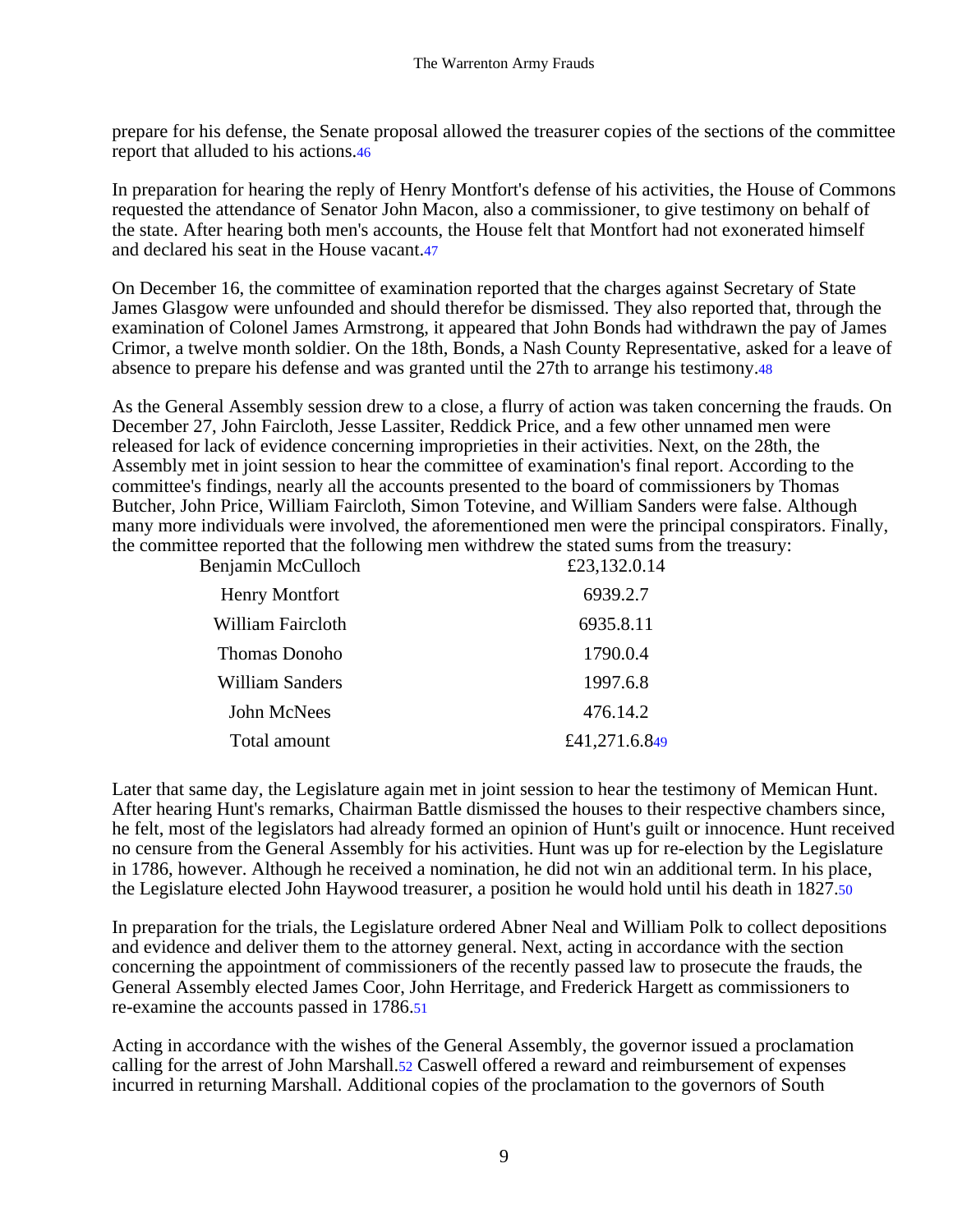Carolina, Georgia, and Virginia. Finally, the Assembly ordered Henry Montfort to deliver the books and papers of the commissioners to the comptroller and then ordered the comptroller to attend the Court of Oyer and Terminar. After taking these actions, the Legislature ended its session and turned the prosecution of the frauds over to the court.53

In the views of some, the scope of the frauds became purely political once the matter was placed in the hands of the General Assembly. Although the General Assembly heeded Governor Caswell's charge to satisfy the desires of the people who elected them by punishing those accused of fraud, not everyone in the state agreed with the Legislature's actions. William Blount, in response to an earlier letter from his brother John Gray Blount, lamented

Must not every thinking man view our Republican Government as the Most intolerable of all Tyranny? Can any Man be safe in his house while the Legislature are setting? I do not mean to say whether the Persons confined by the Legislature have suffer'd or not according to their Demerit54

When the Court of Oyer and Terminar convened, the party loyalties again came into play. On Monday January 29, 1787, two of the judges commissioned by Caswell, Superior Court judges Samuel Ashe, an Anti-federalist, and John Williams, a Federalist, met at Warrenton to begin the trials with Attorney General Alfred Moore acting as counsel for the state.55 Samuel Spencer, an Anti-federalist, arrived soon afterward and presided as the third judge during the trials. William R. Davie, and James Iredell, two of the most able attorneys in the state at the time, acted as counsel on behalf of the defense. Though both men were staunch Federalists like most of the defendants, Iredell had further motive in the case of Benjamin McCulloch, they being first cousins of the half blood.56 On January 31, James Iredell informed his wife Hannah that no charges were yet brought. Furthermore, he felt that the charges against his cousin, Benjamin McCulloch, were greatly exaggerated. By February 4, indictments had been handed down only against Butcher and Price.57

However, over the next few days, several more indictments were presented and cases tried. On February 13, Iredell informed his wife that Price, Butcher, and Reid had been convicted and that "H. Montfort has been acquitted, but poor B. McCulloch convicted." Although Montfort and McCulloch were tried on basically the same charges, Iredell felt that both the "People and Courts" had strong prejudices against McCulloch from the outset. Sadly, he reported that he felt that McCulloch would not only be fined but also imprisoned.58 When it came time for the decisions, Judge John Williams surprised everyone by going against party lines.

After McCulloch had been convicted but before judgment could be passed, Iredell received a passionate letter from Alexander, the father of Benjamin McCulloch. The elder McCulloch pleaded with Iredell, to get his son's "fine as low as possible, and for God Sake let there be no imprisonment." If there were confinement, he continued, "I am Shure I shall not Survive many days."59 Unfortunately, Iredell could not fulfill his wishes.

On Saturday, February 17, for his actions, Benjamin McCulloch was ordered to pay a fine of £4,000 and spend twelve months in the Halifax District jail. He also had to enter into bond in the sum of £500 to ensure his good behavior for seven years. For their actions, fines and sentences were handed down against the other defendants in the following manner: John Price, £1,000, twelve months; John Sheppard, £400, nine months; James Holmes, £30, six months; Jesse Reid, £20, three months and Mann Phillips, £25, twelve months. The *Charleston Morning Post* reported that, with the exception of McCulloch and Reid, all the men were to stand at the pillory for an hour each in the towns of Halifax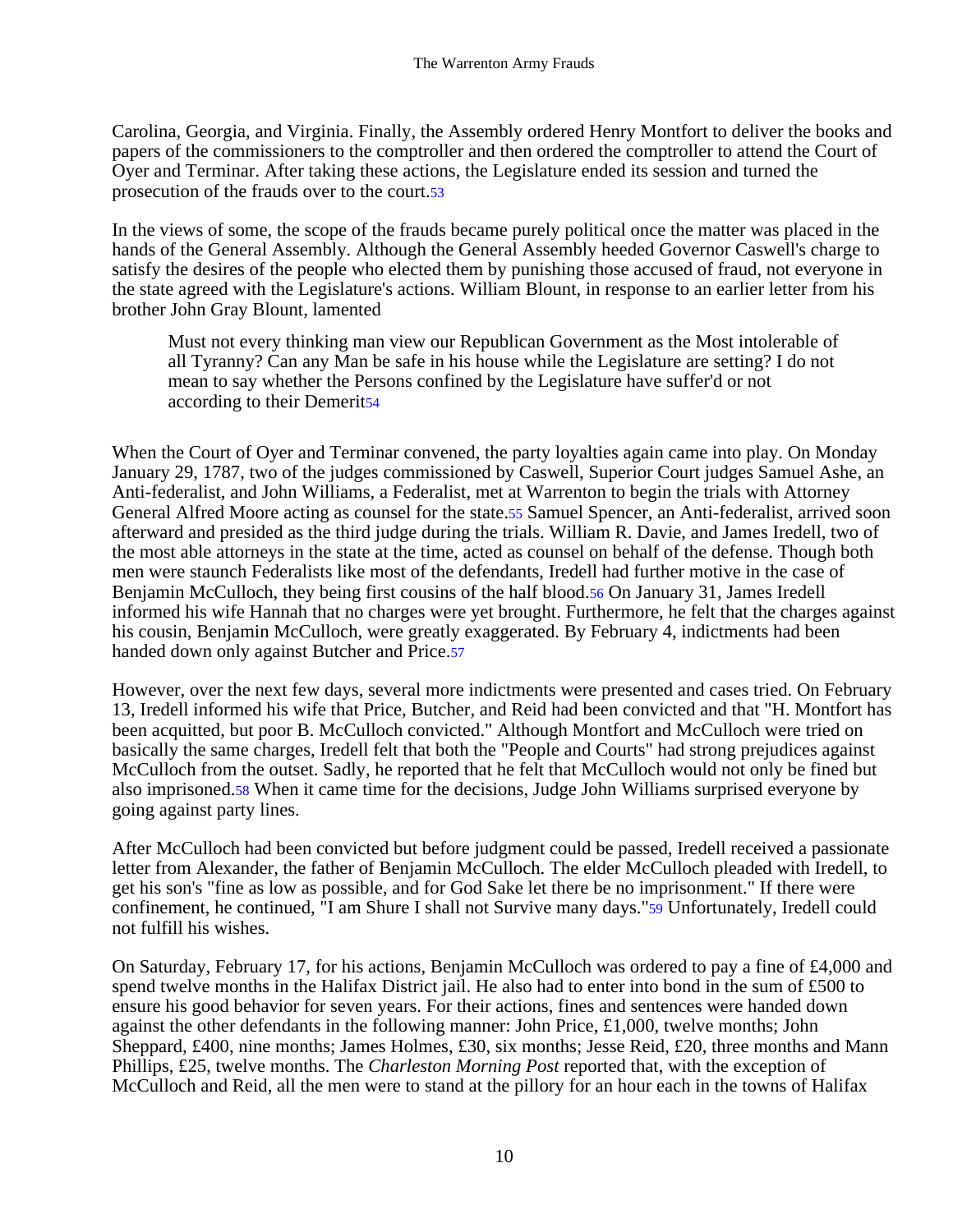and Warrenton. (No mention of the fines or sentences of John McNees, Thomas Butcher, Timothy McCarthy, William Faircloth, or Simon Totevine, were located by the author).60

Remarking in horror at the sentence McCulloch received, Iredell wrote his wife

Never did I receive such a shock as in that arborous & inhuman sentence passed in B. McCullochs £4000 Fine & 12 months Imprisonment in Halifax Gaol. Through his whole Trial he met with the greatest tyranny  $\&$  injustice from 2 of the court. I need not say which. He was charged I am sure beyond his real offense - all the people here speak with the utmost horror & resentment of his sentence How can I bear to see his pour [sic] miserible family! I have had 2 letters from his father, dreadful beyond what I have ever read61

Popular reaction to the verdicts was mixed. While the original petitioners and the Legislature were satisfied with some of the results, others were not as excited. United States Representative Hugh Williamson echoed the sentiments of many of those who disapproved of the results. Remarking on the outcry expressed on the return of the judgments, Williamson stated, "I have some Reason to believe that the subsisting Tryals at Warrenton may occasion a Small Revolution in the Sentiment of People respecting some of your very popular Members [of the Legislature]. It is said that Davie is [their] Professed Champion."62

John Steele, a merchant from Salisbury, took Williamson's sentiments even farther. Commenting on the results of the trials, Steele wrote Iredell

It was not necessary for you to have mentioned to me the extreme pain which the situation of BMC. gave you. . .It is needless to add more on that subject - you can readily immagine how I feel on the occasion without my informing you - The subject is too disagreeable to dwell on - I wish I was ignorant of it - I think of it by day - It is represented to me in my dreams, which are wont to make it nothing but a fantom - The blushing morn establishes the reallity  $\&$  renews my grief63

Alexander McCulloch continued his attempts to gain his son's freedom. In the middle of February, he wrote Judge Samuel Ashe and requested that Ashe pardon Benjamin McCulloch. Ashe replied that, although he shared the old man's grief, he could not issue his son a pardon since the prosecution was directed by the Assembly. If Alexander still wished a pardon, McCulloch should petition the Legislature.<sup>64</sup>

In an April 29 letter to Iredell, Alexander continued to work for the release of his son, but he also underscored some of the public reaction to the judges in the case. McCulloch asked Iredell to

Speake to the Govr. about Beney's releasement, fir it is Certain if he is keep'd much longer it will be his Death, and you can informe him the propriety of it, and that maney people calls out against the Judgment, and the Judges. pray see him as Soon as possible, at least before he has an oppertunity of seeing any of the Judges. . .the fine will be paid tomorrow.65

In the weeks following the trials, Governor Caswell received numerous petitions concerning the conditions of the prisoners. Most petitioners complained of the exorbitant sentences and fines. In some cases they even prayed that the prisoners be release from the cells "whose stench [was] intollerable."66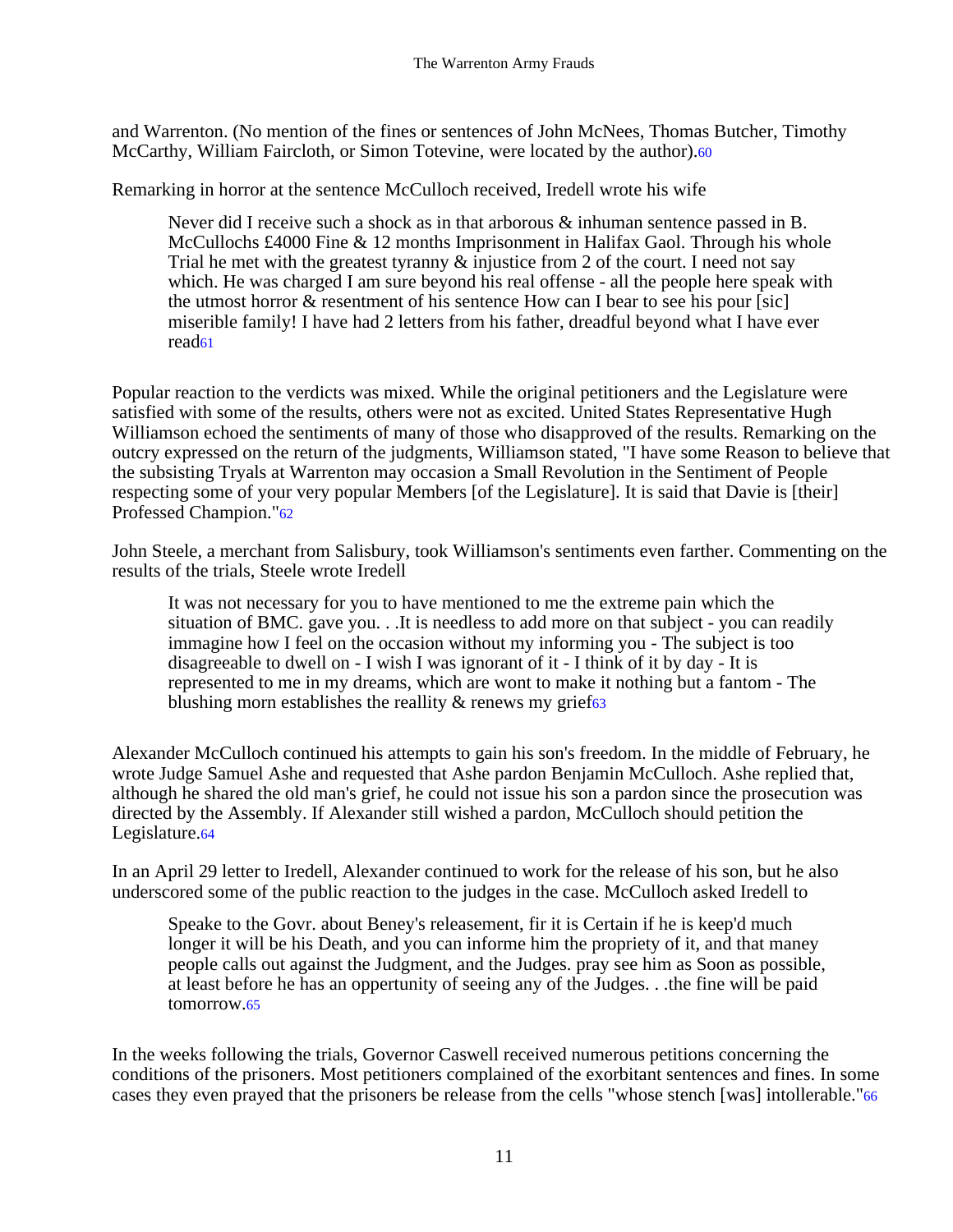On March 14, Caswell laid the petitions before the Council of State. Since some of the members of the Council were absent, the attending members suggested that the governor call another council in April. Until that time, the Council refused to act on the petitions. However, when the Council met in April, they advised Caswell not to pardon the prisoners.67

The failure to gain pardons for the prisoners did not quiet those who felt the men had been persecuted beyond the measure of the law. Caswell himself reflected on the situation of the prisoners when he stated that "humanity Shuders at the reflections of a long confinement in a loathsome Jail especially a person in a low declining State of Health."68 Sheriff John Whitaker of Halifax, who was in charge of the prisoners' subsistence, informed the governor of the clamor of the people concerning the length of the sentences. He also informed the Governor that food supplies and funds for additional food were dwindling. He then requested a voucher from the Governor to purchase additional food stores. If Caswell could not grant the request, he applied to the governor for the prisoners release declaring "Humanity Shudders at their Confinement Especially when they are like to starve."69

Three months after the trials, Judge Williams' actions were still the topic of debate among staunch Federalists. On June 19, Davie sarcastically wrote Iredell regarding the trials and the judges' actions.

I was agreeably surprised at the unexpected firmness and independance of Judge Williams; he has deceived the whole party they counted on him as "dead sure" how misterious are the ways of providence - this is the affect of the Fayetteville business - Mr [Redding] Blounts case is a remarkable instance of the deep political sagacity of our Judges, and the high and delicate sence they have of their duty, what a blessed trio for the reformation of morals ,and to preserve and promote the happiness of a community - so all actions are to be deamed laudable or criminal by their consequence to the society without any aspect to the cause or motive70

When the General Assembly met in November 1787, additional measures were taken as a result of the frauds. Henry Montfort, who had been acquitted by the Warrenton Court, petitioned the Legislature to have his estate released. As a result of his exoneration at the hands of the court, the Assembly granted the request.71 Next, as a result of a Senate Resolution, the Assembly authorized Governor Samuel Johnston, James Iredell's father-in-law, to release Benjamin McCulloch from prison, pardon him of his offenses, and remit the remainder of his sentence and fine. As a result, any of the other men in prison could also petition the governor for pardon. To receive the exoneration, the men had to prove that they had complied with the judgments by paying their fines and entering into bond with sufficient security.72 McCulloch satisfied this requirement by entering into bond, with James Glasgow and Benjamin Sheppard as his securities, in the sum of £8,749.16.9.73

It was also during the November 1787 session that the House of Commons finally heard the case of John Bonds. After summoning Henry Hines and Ann Strickland from Nash County, the House Committee of Privileges and Elections took depositions and examined witnesses in the matter. On Friday, December 14, 1787, the case against Bonds was presented to the House. Colonel James Armstrong reported that, upon applying to the Commissioners of Army Accounts for the pay of James Crimor, he learned that John Bonds had already claimed the account. When Armstrong questioned Crimor about this, Crimor stated that he knew no Mr. Bonds. Armstrong then applied to Bonds for the soldier's pay. Bonds informed him that he had withdrawn no such money.

Armstrong then returned to the Commissioners for the pay. Again he was informed that Bonds had already presented and liquidated the account. Armstrong again queried Bonds and Bonds told him that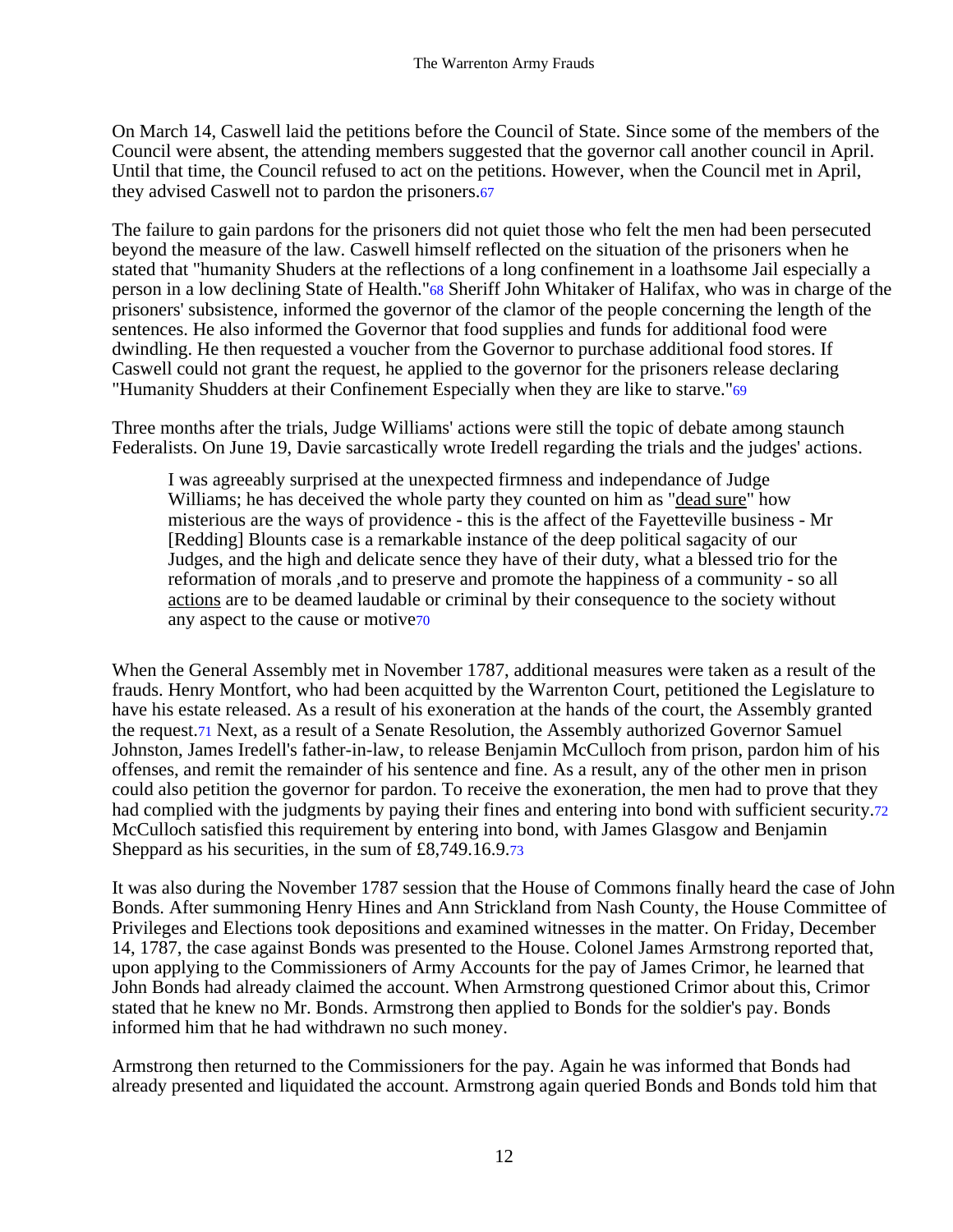he had only withdrawn the pay of a Thomas Crimor. He supposed the clerk had mistakenly written the soldier's name as James Crimor instead of Thomas. Bonds, however, paid the full amount of the soldier's claim to Armstrong.74

The committee produced many additional witnesses that provided information proving that Bonds withdrew the pay of numerous soldiers, none of which he was entitled to, and then the committee concluded its report. After accepting the report, the House vacated Bonds seat and issued an order to Nash County that an election be held the following March to fill the seat.75

The final action taken by the 1787 - 1788 General Assembly concerned the passing of a law that amended the 1786 law enacted to try the accused. Since the estates of the men found guilty in Warrenton were held in trust by the state, the prisoners' creditors were unable to garnish the estates for any money due them. As a result, the creditors felt greatly injured. To remedy the problem, the new law required those convicted to enter into bond with security in the amount of the due Bills and certificates, plus interest, they had been convicted of withdrawing illegally. The men were given until the following March to comply to the law. If they failed to do so, they would be returned to jail and have their estates seized again.<sup>76</sup>

There were several cases that were not tried before the Warrenton court and these were bound over to the district superior courts. The case against John Bonds was carried over to the April Term of the Halifax District Court. When Bonds appeared for his trial, he learned of additional indictments against him. Although Bonds desired that the trials begin, the state postponed prosecution until further witnesses could attend. At various sessions between 1787 and 1789, Bonds appeared for trial, but the state did not proceed due to an insufficient number of witnesses. Finally, the charges against Bonds were dismissed and the indictments thrown out of court.77

The cases against William Sanders and Thomas Donoho did not appear in court until the April 1788 session of the Hillsborough District Court. Although William Sanders pleaded not guilty to the charges levied in the indictment, a jury found him guilty of fraudulently withdrawing soldiers' accounts. Thomas Donoho was tried on two separate indictments of fraudulent withdrawals. Although the jury found him not guilty of the charges levied in the first indictment, he was found guilty on the other charge. The judges sentenced Sanders and Donoho to twelve months in the Hillsborough District jail and fined them each £300.78

Two additional cases was brought during the same period of the Hillsborough court. Although charges were brought against Absalom Tatum, a clerk in the Treasurer's office, for paying false accounts, a jury found him not guilty of the charges. Finally, in the case against former Treasurer Memican Hunt, after his attorney William R. Davie moved for a new trial, Attorney General Alfred Moore, entered a plea of *nolle prosequi* on behalf of the state, and no further actions were taken against Hunt.79

Sanders and Donoho petitioned Governor Samuel Johnston in 1788 in accordance with the 1787 resolution concerning pardon. The governor laid the petition before the General Assembly for their instruction. Since Sanders and Donoho had complied with the sentence in respect to paying the fines, the Legislature passed a resolution requesting the governor to issue a pardon to the men remitting the remainder of their sentence.80

The following year, John Rowe, a former soldier, petitioned the Legislature to recover his pay which William Faircloth had withdrawn from the treasury. Since he had a "wife and 12 Children, and [was] unable to Support them by labour," Rowe brought suit against Faircloth. The General Assembly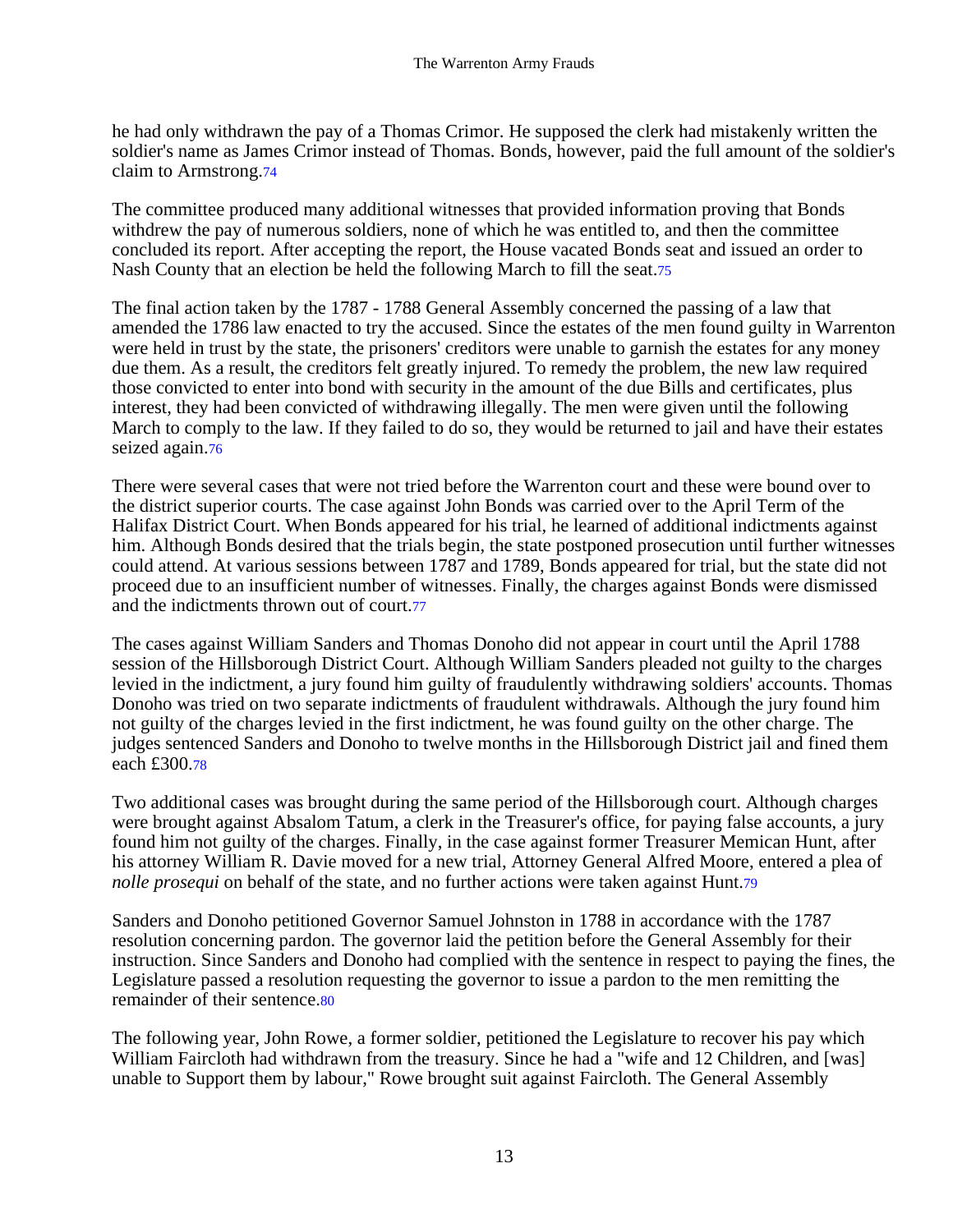approved the petition and ordered that the "Goods and Chattels Lands & Tenements of William Faircloth" be seized to satisfy Rowe's claim.81

In 1790 John Bonds petitioned the Assembly requesting reimbursement for the costs he incurred in his appearances before the Halifax District Court between April 1787 and 1789. Bonds stated that, although the indictments presented against him failed to produce a conviction and charges were eventually dismissed, he was required to pay court costs before he was released. Bonds' requested reimbursement for the court costs and personal expenses incurred during a "molicious [sic] prosecution" by the state. After some consideration, the request was denied by the General Assembly on the grounds that the charges against him had been dropped.82

The General Assembly also approached the re-examination of the Warrenton accounts. Although the 1786 Assembly voided the more than two thousand accounts passed by the Board, the state still forwarded the accounts to the United States government.

When the General Assembly met in 1790, the Commissioners appointed to re-examine the accounts still had not acted. On December 15, the Legislature appointed Abishai Thomas and James Taylor to settle the accounts. For nearly the next year, Thomas and Taylor examined the Warrenton Commissioners' books and the soldiers accounts. (Subsequent historians have surmised two theories as to why North Carolina forwarded the account for settlement in the first place. One theory suggests that the North Carolina officials knew the accounts would be re-examined by the state in the near future and feared that the United States government would not accept accounts at a future date, so the state forwarded the account to get reimbursed. The other explanation is that, knowing the state would satisfy the accounts in the future, the state's leaders wanted to have a sum on which to base their settlements. Whatever the reasoning, North Carolina forwarded the account to the United States' Commissioner of Army Accounts to receive a settlement.)

Sometime in July 1791, Oliver Wolcott asked Abishai Thomas for an explanation of the Warrenton Accounts. In a July 29 letter, Thomas informed the Comptroller of the Federal Treasury of the events surrounding the certificates. He further informed the Comptroller that he and Taylor planned to have their examination of the account finished by October. The legitimate claimants would then have from October until the General Assembly met again in December to present their accounts. After December, the General Assembly had mandated that all claims not exhibited by that date would be "forever excluded from liquidation or exchange."83 By the time he received this information, the Comptroller had already examined and passed on 499 of the accounts. At the end of his account, the Commissioner penned

Thus far the Commissioners proceeded on the examination of the Warrenton Settlements, when understanding that the State of N<sub>o</sub> Carolina had disclaimed  $\&$  rendered null  $\&$  void the proceedings of the Commissioners at Warrenton.84

On November 16, 1791, nearly five years to the day after Governor Caswell charged the Legislature to bring the accused to justice, Taylor and Thomas completed their examination.85

To compile their report Taylor and Thomas examined each of the 2,005 accounts liquidated by the commissioners at Warrenton in April, May, and June 1786. Although the initial liquidation had been in English remission, the men reported that the total accounts settled amounted to 572,472 dollars, 17/90ths and 1/2 farthing.86 1,311, or sixty-five percent, of the accounts were for men whose names never appeared on any muster roll. Approximately thirty-six of the men served in the dragoons. The agents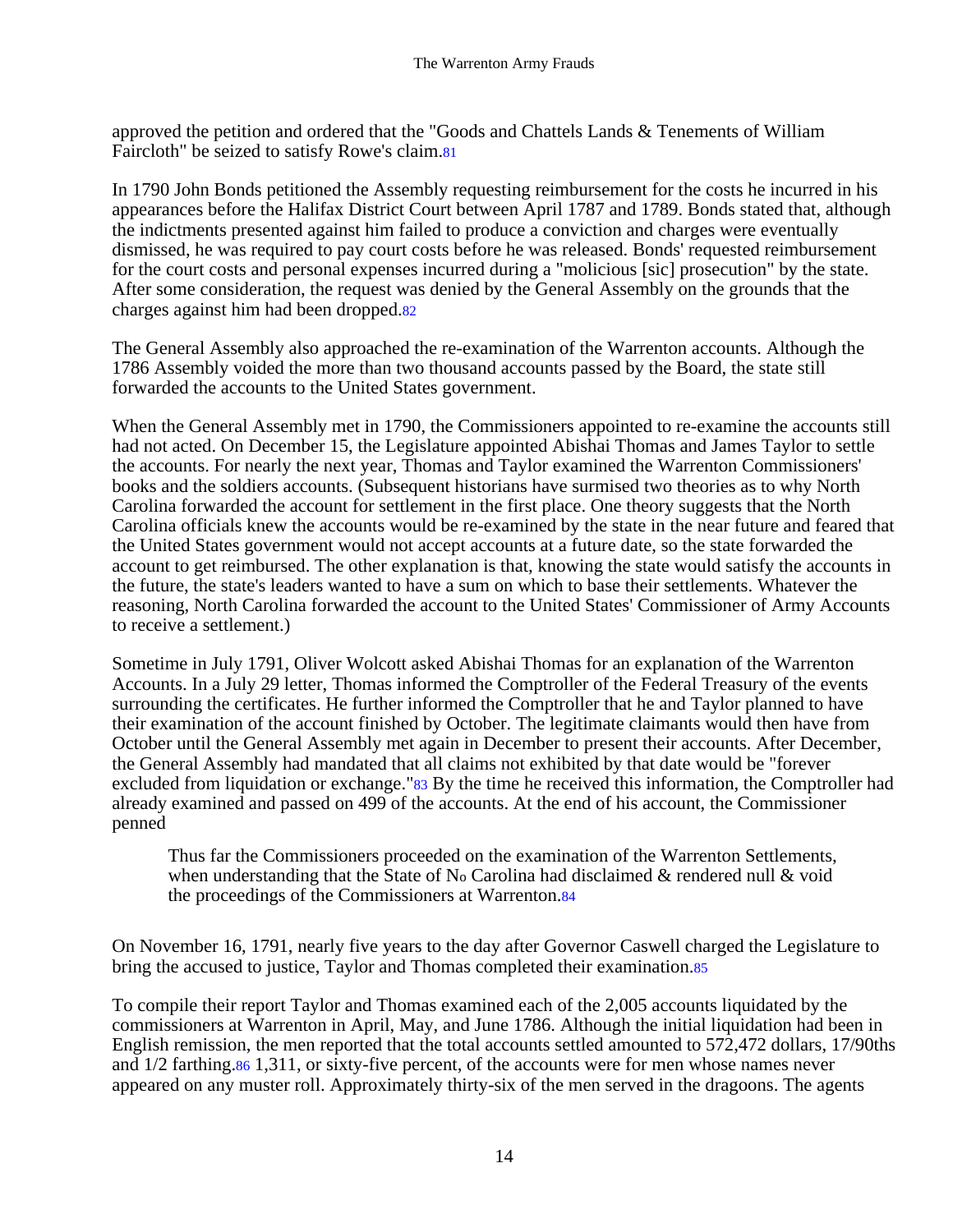reported that they had never seen, nor did they ever expect to see a muster of the cavalry. Ten to twelve percent of the accounts were duplicates of ones previously settled at Halifax. An additional ten to twelve percent were liquidated for periods of service in excess of what was actually performed. Finally, Taylor's and Thomas' findings indicate than less than fifteen percent of the accounts presented to the board in 1786 were good and accurate.87

Shortly after Thomas and Taylor presented their account, it was reported that, prior to the publication of their account in October, the men secretly sold the list of accurate accounts to speculators. On December 29, 1791, Thomas wrote some of his associates who were in the General Assembly to gain their assistance in suppressing the rumors. Thomas requested that the men instigate a Legislative review to prove his and Taylor's innocence. As a result of the complaints, the General Assembly appointed a committee to examine the accusations. Although the committee met only once and found no improper actions on the part of the state's agents, John Taylor resigned his appointment as a result of the complaints and the inactivity of the committee.88

In 1792, equipped with Taylor's and Thomas' various reports, John M. Binford, Jesse Franklin, and Brittan Sanders, acting as another board of commissioners, met to settle the Warrenton Accounts. This board met in Hillsborough and allowed only 675, or thirty-four percent, of the original accounts. Total accounts liquidated equaled only £27,293.13.89

In November 1786, after numerous citizens from eastern North Carolina informed Governor Richard Caswell that the Commissioners of Army Accounts allegedly had participated in the liquidation of fraudulent soldiers' accounts, he charged the Legislature to satisfy the people's cry for justice. The Assembly's inquiry provided sufficient evidence that the purported fraud had occurred. To bring the accused to justice, a Court of Oyer and Terminar heard cases in early 1787. Most of the men indicted were convicted, fined, and sentenced to jail. Historian Griffith J. McRee stated that "The moral result of the trial was most salutary; it vindicated the supremacy of the law, and . . . proclaimed to the world, that in North Carolina neither wealth nor influence could shelter any man from the penalties of crime."90 At a time when speculation in army certificates was rampant nation-wide, the trial of speculators in North Carolina served as a back-ground for political unrest which had been brewing for many years. As a result of numerous petitions, many of the men were pardoned and had their sentences remitted shortly after being convicted. Additionally, since the Federalist Party remained in relative control of North Carolina for the next decade, many of the accused returned to the former places of power in the legislative branch of the state's government.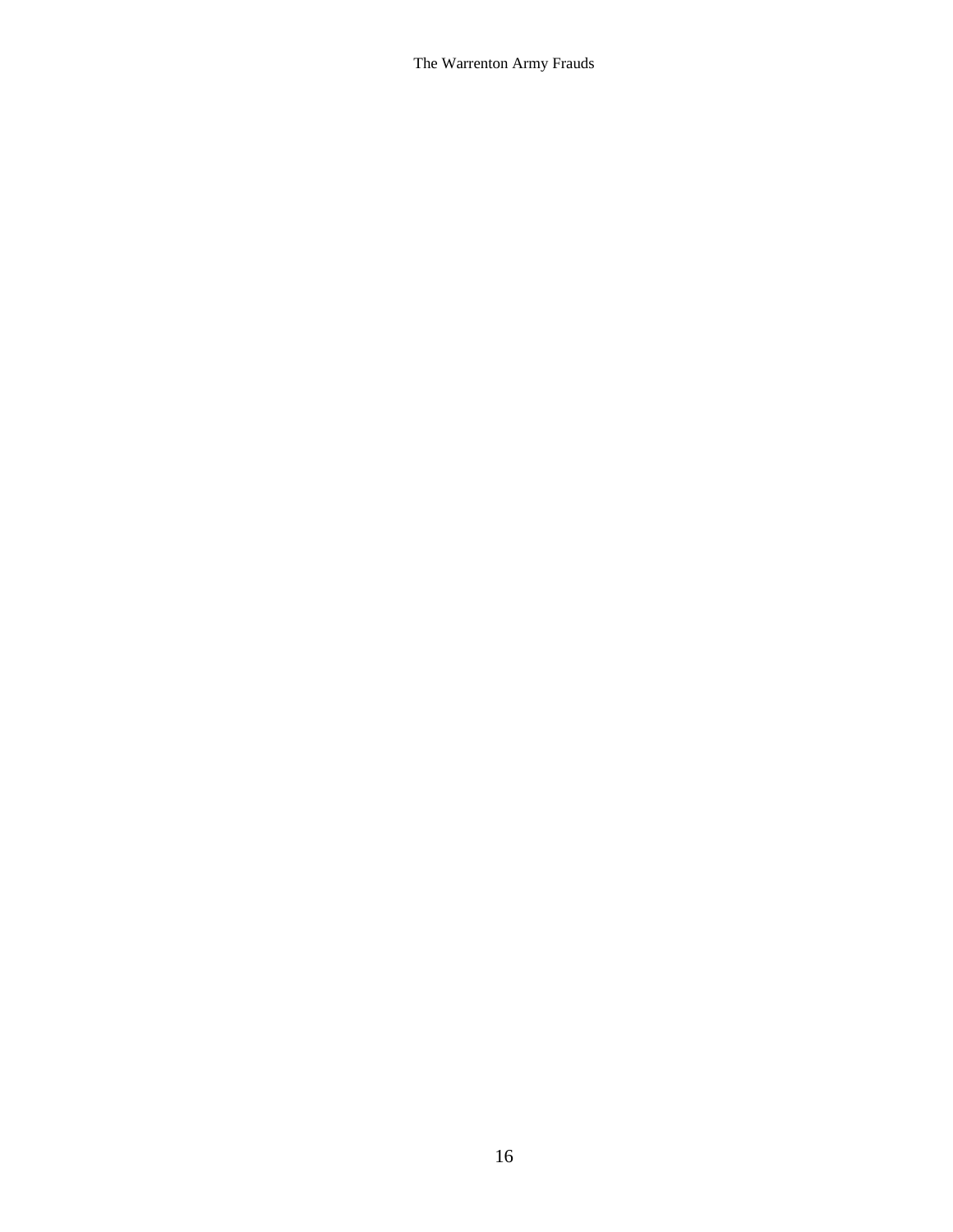## Endnotes

1. "Estimate of the Principal of the Public Debt to January 1, 1783." John Caranzariti et al, eds. *The Papers of Robert Morris*, projected 9 volumes (Pittsburgh: the University of Pittsburgh Press, 1968 - ) 7:543-545.

2. Hugh Williamson to Alexander Martin, September 30, 1784, Governors' Papers, Series 2, Alexander Martin, North Carolina Division of Archives and History, Raleigh, hereinafter cited as Governos' Papers, Martin.

3. Richard Dobbs Spaight to Alexander Martin, April 30, 1784, Governors' Papers, Martin.

4. *Laws of North Carolina, 1782*, April session, ch. 3, § 2, 3. William Blount never attended as a member during the setting of the board.

5. Alexander Martin to the Members of the General Assembly, April 19, 1783, Governor's Letter Book, Alexander Martin, State Archives, Division of Archives and History, Raleigh.

6.Jones and Montfort were brothers-in-law, while Montfort and McCulloch were first cousins.

7. *Laws of North Carolina, 1783*, April session, ch 1, § 13, 14.

8. *Laws of North Carolina, 1783*, April session, ch. 3, § 14.

9. *Laws of North Carolina, 1784*, June session, ch. 15, § 4.

10. *Laws of North Carolina, 1784*, June session, ch. 15, § 6.

11. *Laws of North Carolina, 1784*, June session, ch. 15, § 4, 8.

12. *Laws of North Carolina, 1784*, June session, ch. 15, § 7

13. *Laws of North Carolina, 1784*, November session, ch. 24, § 1, 3.

14. *Laws of North Carolina, 1785*, November session, ch. 13, § 1-4.

15.James Glasgow to Richard Caswell, June 9, 1786, Governor's Papers, Series II, Richard Caswell, State Archives, Division of Archives and History, Raleigh. During the late colonial period and early state period Glasgow and Caswell established a strong friendship. Both men acted as officers in the Dobbs County militia, served as leaders in the Provincial and State Governments, and formed several land speculation ventures.

16. Minutes of the Council of State, July 6, 1786, Minutes and Papers of Council, 1781 - 1790, Governor's Office Records, State Archives, Division of Archives and History, Raleigh.

17. Minutes of the Council of State, July 6, 1786, Governors' Council Minutes and Papers.

18. Richard Caswell to the Commissioners for Liquidating Army Accounts, July 12, 1786, Governor's Papers, Richard Caswell, State Archives, Division of Archives and History, Raleigh; Richard Caswell to Memican Hunt, July 12, 1786, Governor's Papers, Caswell.

19. Minutes of the Council of State, November 2, 1786, Governors' Council Minutes and Papers. Little is known of Mann Phillips. However, like many other men implicated in the Army Account Frauds, he was later implicated in speculating in the military land district in the Glasgow Land Frauds.

20. Walter Clark, ed., *The State Records of North Carolina*, 16 vols. (11-26) (Raleigh: State of North Carolina, 1895-1908), 18:iv.

21. Governor's Messages, Session of November 1786-January 1787, General Assembly Session Records, State Archives, Division of Archives and History, Raleigh.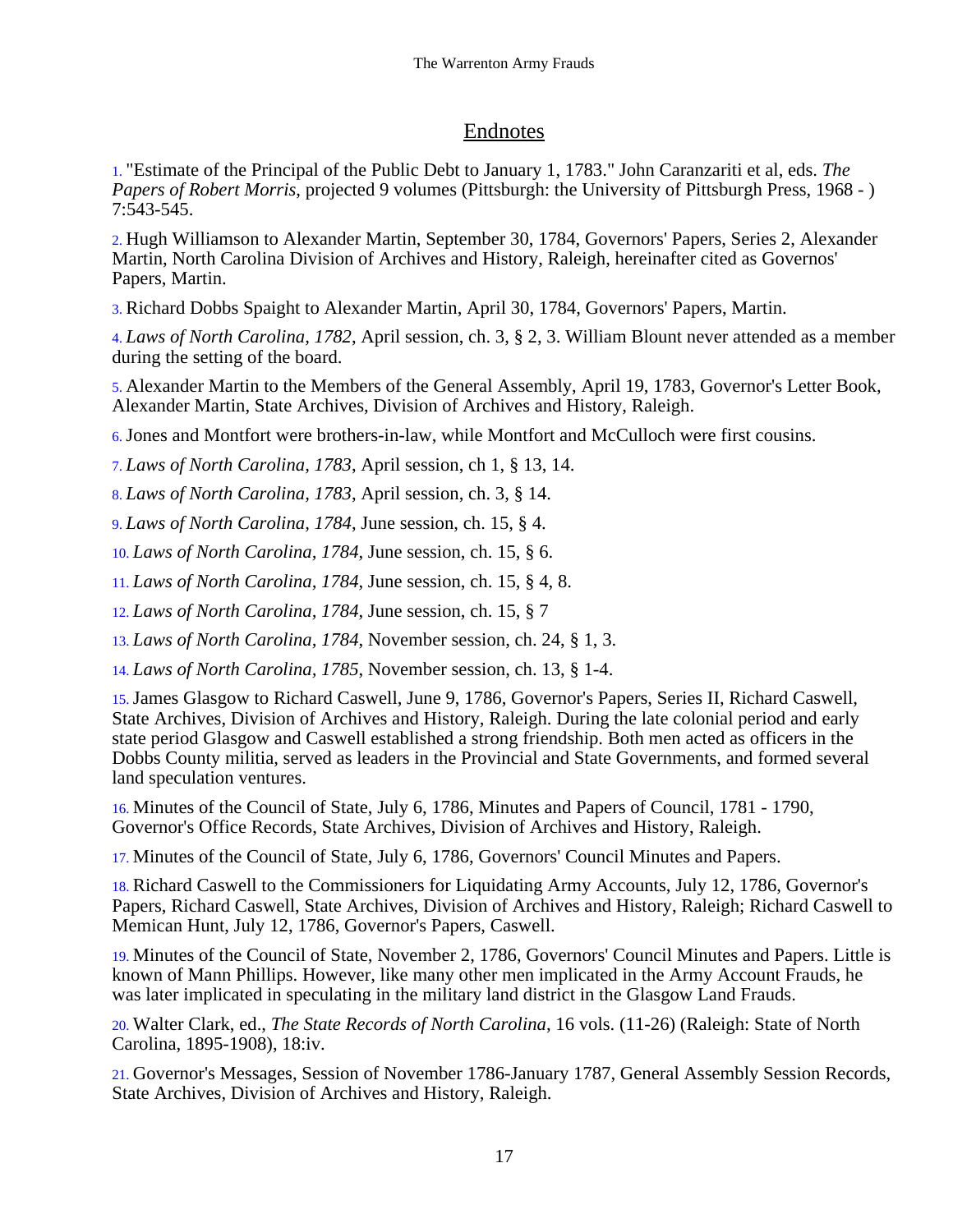22. Committee on Finance: Subcommittee Number 4, on application of the £100,000 emitted, Session Records, 1786-1787.

23. Clark, *State Records*, 18:17.

24. Committee of the Whole of Two House in Conference, November 25, re: abuses in Settlements of Army Accounts. Names in brackets appear as they were used by the individual.

25. Committee of the Whole of Two House in Conference, November 25, re: abuses in Settlements of Army Accounts.

26. Clark, *State Records*, 18:272-273. Although a list of the prisoners delivered to Fayetteville does not survive, through the examination of other sources it can be determined that Arthur Pierce, Simon Totevine, Nathan Lassiter, William Faircloth, Thomas Butcher and Benjamin Sheppard were among those arrested.

27. Rowan and Ingram were both Justices of the Peace in Cumberland County. These men were assigned to assist the Representatives and Senators since they could issue warrants and certify depositions.

28. Clark, *State Records*, 18:273, 274; House Resolutions, Session Records, 1786-1787.

29. Governor's Proclamation, December 21, 1786, Governors' Papers, Series 2, Caswell; House Resolutions, Session Records, 1786-1787. To assist the Cumberland sheriff, the Legislature allowed him to request from the county militia officer as many soldiers as he needed, up to fifty, to guard the prisoners.

30. Richard Caswell to the Delegates in Congress for the State of North Carolina, January 15, 1787, Governor's Papers, Caswell.

31. Richard Caswell to the General Assembly, December 8, 1786, Senate Resolutions, Session Records, 1786-1787.

32. Clark, *State Records*, 18:59, 61-62.

33. House Resolutions, Session Records, 1786-1787; Clark, *State Records*, 18:65, 301.

34. Thomas Hogg to the General Assembly, December 10, 1786, Miscellaneous Correspondence, Session Records, 1786-1787.

35. Senate Resolutions, Session Records, 1786-1787.

36. Clark, *State Records*, 18:71, 303.

37. Clark, *State Records*, 18:72-73, 304-305. The committee used the example of William Faircloth's accounts to illustrate some of the frauds:

| Amount of William Faircloth's accounts laid<br>before the board                        | £71369.7.11 |
|----------------------------------------------------------------------------------------|-------------|
| Amount deducted by the commissioners                                                   | 23780.15.11 |
| Amount remaining for Faircloth in due Bills<br>and Certificates                        | 47579.11.11 |
| One fourth of same, amount of due bills                                                | 11894.17.11 |
| Ten percent for the Treasurer paying                                                   | 1189.9.9    |
| Out of £17842.6.11, the money part of<br>Faircloth's account<br>rendered, he drew only | 9705.8.2    |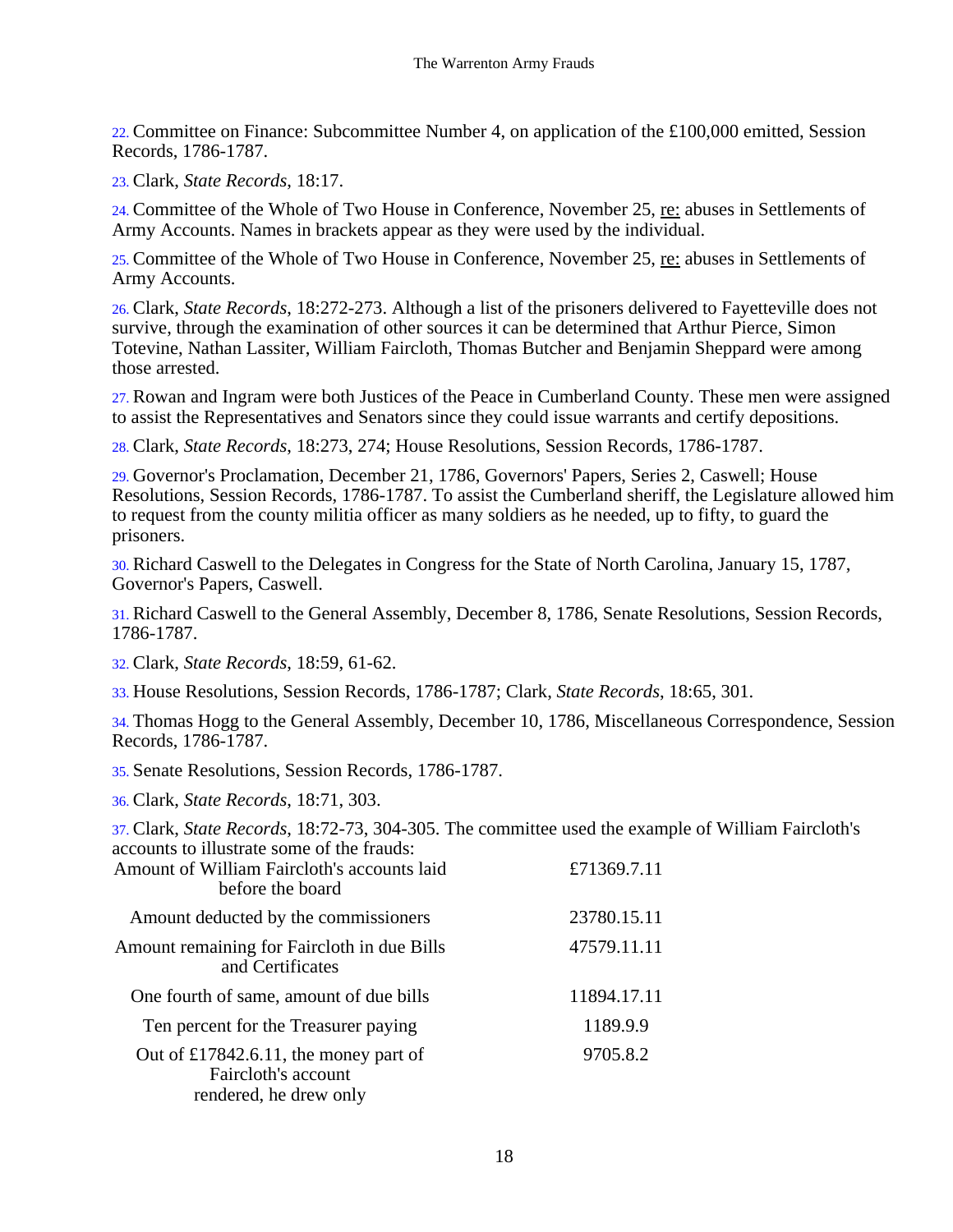| There remaining in the hands of the<br>commissioners | 17842.6.11 |
|------------------------------------------------------|------------|
| And in money                                         | 5947.8.11  |
| Clark, <i>State Records</i> , 18:73-74, 306.         |            |

38. Clark, *State Records*, 18:74, 306.

39. Clark, *State Records*, 18:307.

40. Clark, *State Records*, 18:74.

41. Clark, *State Records*, 18:79.

42. Clark, *State Records*, 18:308. Ten years later, Andrew Jackson informed Senator Alexander Martin of fraudulent activities in procuring bounty land warrants from the Secretary's office. These events became to be know as the Glasgow Land Frauds and led to the trail and conviction of Glasgow and one of his deputies. Russell S. Koonts, "'An Angel has Fallen!' The Glasgow Land Frauds and the Establishment of the North Carolina Supreme Court." *The North Carolina Historical Review*, 72 (July 1995)

43. *Laws of North Carolina, 1786*, November session, c. 2, § 1, 4.

44. *Laws of North Carolina, 1786*, November session, c. 2, § 5, 8, 12.

45. Hunt's petition reads, in part,

Your Memorialist conceiving his Character to be highly Impeached by the Report of the Committee appointed to examine prisoners, beg leave to be permited first to be informed of the testimony on which the said report is founded, and then to be heard in his defense before a Committee of both Houses, in order that if he is so fortunate as to Justify himself for his conduct (of which he has no doubt) he may be restored to the confidence his Country has placed on him.

Committee for examination of the state prisoners, Joint Select Committee, Session Records, 1786-1787.

46. Clark, *State Records*, 18:88; The date to hear the treasurer's defense was changed several times by both houses. He finally presented his account on Thursday December 28. Joint Select Committee, Committee for examination of the state prisoners, Session Records, 1786-1787.

47. House Resolutions, Session Records, 1786-1787; Clark, *State Records*, 18:322.

48. The General Assembly ended session before Bonds gave his account. The House version of the report gives the soldier's name as James Crenor. Clark, *State Records*, 18:108-109, 335; When the House of Representatives finally herd the case of John Bonds, the soldier's name was given as James Crimor. Committee of Privileges and Elections, Report on the case of John Bonds, Session of November - December 1787, State Archives, Division of Archives and History, Raleigh; On December 26, the General Assembly agreed that James Glasgow's name and the depositions against him were to be struck from the report. Clark, *State Records*, 18:153, 374.

49. Committee on Finance: Subcommittee Number 4, on application of the £100,000 emitted, Session Records, 1786-1787. For a list of the accounts presented by William Faircloth, James Holmes, Thomas Butcher, Timothy McCarthy, John Price, John Sheppard, Henry Montfort, and William Sanders that the committee of examination determined to be fraudulent see *Revolutionary Army Accounts, Volume III*, page 100, folio 1 through page 108, folio 5, Treasurers' and Comptrollers' Military Papers, State Archives, Division of Archives and History, Raleigh.

50. Clark, *State Records*, 18:167; It is noteworthy that when John Haywood died, a committee of the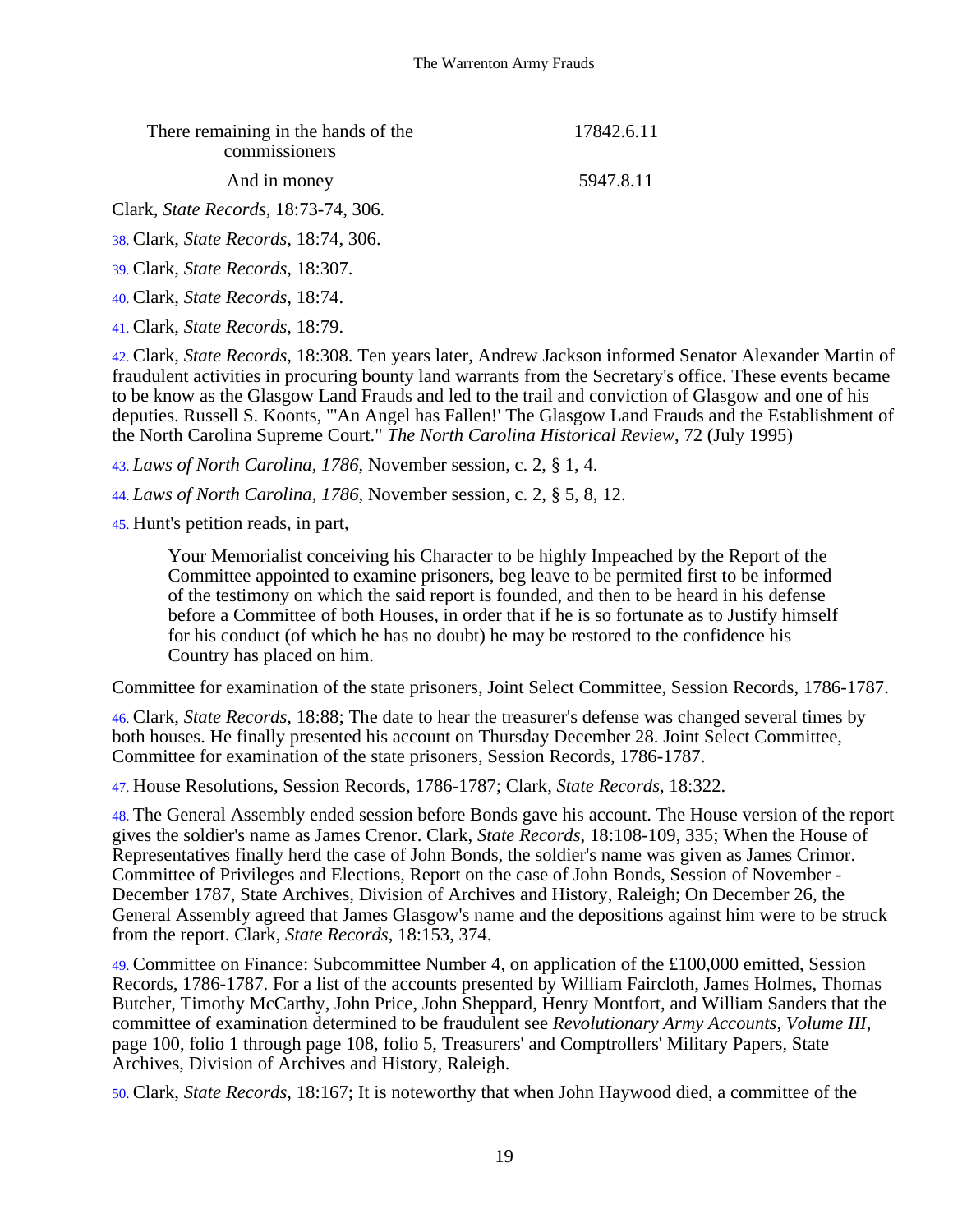1827-1828 legislature examined the records in the Treasurer's office and discovered a deficit of \$68,906.80. *Dictionary of North Carolina Biography*, s.v. "Haywood, John."

51. House Resolutions, Session Records, 1786-1787; Clark, *State Records*, 18:220.

52. Marshall was listed in the General Assembly's initial report as guilty of receiving soldiers' accounts under false pretenses.

53. Richard Caswell to Edmund Randolph, January 20, 1787, Governor's Papers, Caswell; Senate Resolutions, Session Records, 1786-1787; House Resolutions, Session Records, 1786-1787.

54. William Blount to John Gray Blount, January 13, 1787, John Gray Blount Papers, State Archives, Division of Archives and History, Raleigh.

55. Samuel Spencer, the other Superior Court Judge in the state at this time period apparently arrived shortly afterwards since mention is made of three justices being present for the trials.

56. Information concerning the relationship of the Iredells and the McCullochs can be found in "The Genealogy of James McCulloch, prepared by himself." James Iredell, Sr. and James Iredell, Jr. Papers, Duke University Special Collections, Durham, NC, hereinafter referred to as Iredell Papers, Duke University.

57.James Iredell to Hannah Iredell, January 31, 1787, Samuel Johnston Papers, State Archives, Division of Archives and History, Raleigh.; James Iredell to Hannah Iredell, February 4, 1787, Johnston Papers. The only court records extant of Halifax District from the time of the trials are three dockets of Minutes in Equity, and one box of miscellaneous papers.

58.James Iredell to Hannah Iredell, February 13, 1787, Johnston Papers. One possible explanation of the prejudice shown to McCulloch could be his father's former place of importance. During the colonial period, Alexander McCulloch had served as a member of the Governor's Council. Alexander McCulloch was also the nephew of Earl Granville's land agent, Henry McCulloh. At this period in the state's history, many people still held contempt for Henry McCulloh and his speculation activity. *Dictionary of North Carolina Biography*, s.v. "McCulloch, Alexander." It is also interesting that John Baptista Ashe, Judge Ashe's son, was married to the sister of Henry Montfort.

59. Alexander McCulloch to James Iredell, letter fragment, Johnston Papers.

60. Petitions to the Council, Session Records, 1787; Governor's Papers, Caswell, Second Series. *The Charleston Morning Post*, March 26, 1787.

61.James Iredell to Hannah Iredell, February 19, 1787, Johnston Papers.

62. Hugh Williamson to John Gray Blount, February 16, 1787, Blount Papers.

63.John Steele to James Iredell, Mary 29, 1787, Iredell Papers, Duke University.

64. Samuel Ashe to Alexander McCulloch, February 24, 1787, Samuel Ashe Papers, State Archives, Division of Archives and History, Raleigh.

65. Alexander McCulloch to James Iredell, April 29, 1787, Iredell Papers, Duke University.

66. Petitions to the Governor, Governor's Papers, Caswell, Second Series; Petitions to the Governor, Governors' Council Minutes and Papers; Petitions to the Council, Session Records, 1787.

67. Minutes of the Council, March 14, 1787, Governors' Council Minutes and Papers; Minutes of the Council, April 14, 1787, Governor's Council Minutes and Papers. In a March 1, 1787 letter to William Blount, Caswell informed him that all prisoners except McCulloch and Sheppard stood in bail. John Sheppard, Caswell reported, had been "released from the pillory on the application of old Mrs. Hawkins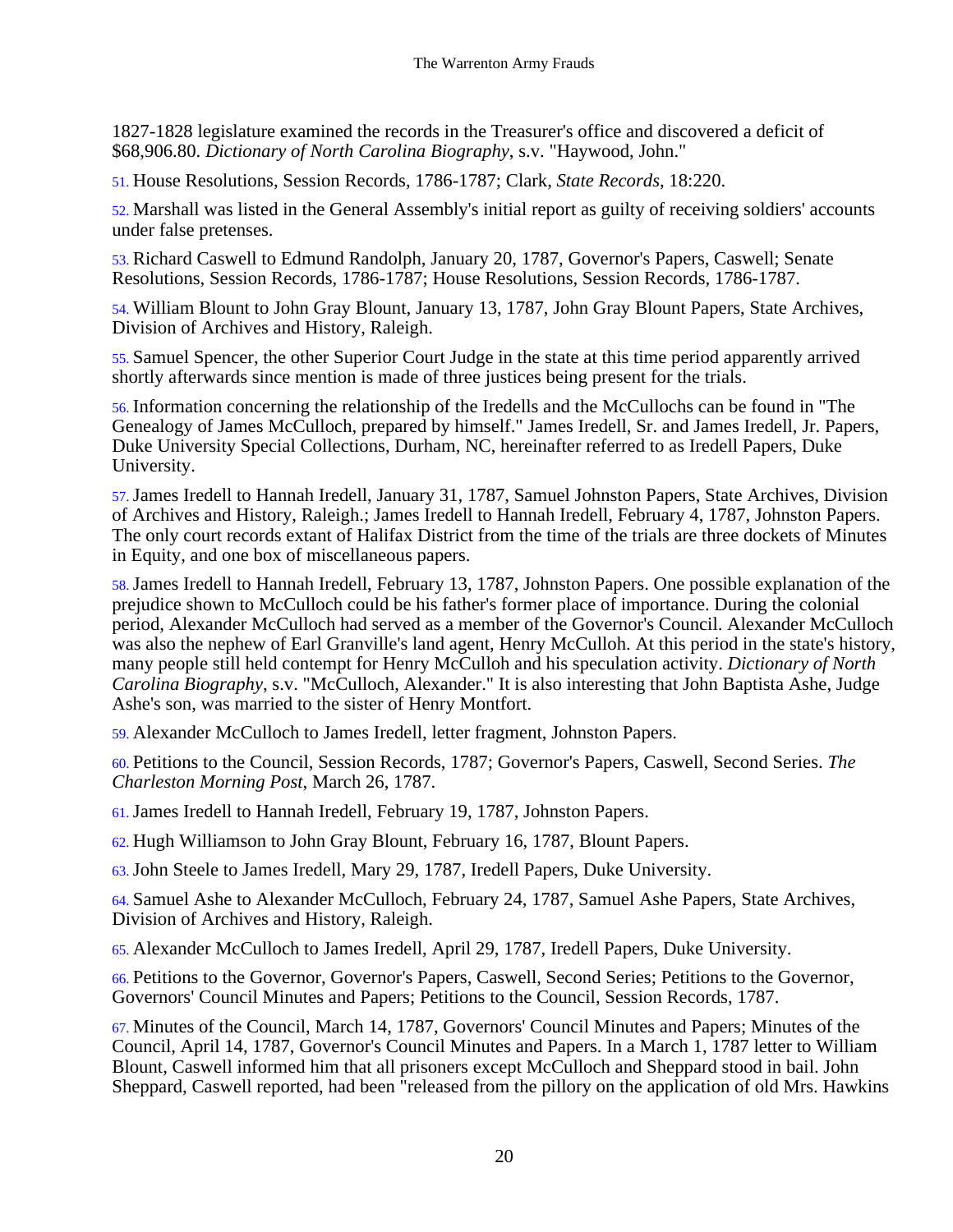& other ladies who petitioned in his behalf." Richard Caswell to William Blount, March 1, 1787, Governor's Papers, Caswell.

- 68. Richard Caswell to John Whitaker, June 19, 1787, Governor's Papers, Caswell.
- 69.John Whitaker to Richard Caswell, July 15, 1787, Governor's Papers, Caswell.
- 70. William R. Davie to James Iredell, June 19, 1787, Iredell Papers, Duke University.
- 71. Senate Resolutions, Session Records, 1787; Clark, *State Records*, 20:518.
- 72. Clark, *State Records*, 20:408, 409.
- 73. Bond of Benjamin McCulloch, Governor's Papers, Caswell, Series II.
- 74. Committee of Privileges and Elections, Report on the case of John Bonds, Session Records, 1787

75. Committee of Privileges and Elections, Report on the case of John Bonds, Session Records, 1787.

76. *Laws of North Carolina, 1787*, November Session, c.7, § 1, 2.

77. Committee of Propositions and Grievances, Session of November - December 1790, State Archives, Division of Archives and History, Raleigh.

78. *State v William Sanders*, April 8, 1788, Minutes of the District Superior Court, Hillsborough District Superior Court Records, State Archives, Division of Archives and History, Raleigh; *State v Thomas Donoho*, April 10, 1788, Hillsborough District Court Minutes; *State v Thomas Donoho*, April 10, 1788, Hillsborough District Court Minutes.

79. Entered by the plaintiff, means literally "will prosecute no further." *Black's Law Dictionary*, s.v. "Nolle Prosequi"; *State v Absalom Tatum*, April 9, 1788, Hillsborough District Court Minutes; *State v Memican Hunt*, April 10, 1788, Hillsborough District Court Minutes.

80. House Resolution, Session of November - December 1788, State Archives, Division of Archives and History, Raleigh.

81. Committee of Propositions and Grievances, Session of November - December 1789, State Archives, Division of Archives and History, Raleigh.

82. Committee of Propositions and Grievances, Session Records, 1790.

83. Abishai Thomas to O[liver] Wolcott, July 28, 1791, Abishai Thomas Collection, State Archives, Division of Archives and History, Raleigh.

84. *Revolutionary Army Accounts, Volume III*, p 52, folios 4-5, Treasurers' and Comptrollers' Papers.

85. *Laws of North Carolina, 1790*, November session, c 13, § 1; Taylor and Thomas prepared an alphabetic volume that listed the soldiers' accounts and remarked on the validity of each entry. *Revolutionary Army Accounts, Warrenton*, Treasurers' and Comptrollers' Military Papers; *Revolutionary Army Accounts, Volume IV*, page 1, folio 1 through page 28, folio 2 Treasurers' and Comptrollers' Military Papers contains the journal of remarks where Thomas and Taylor made comments on questionable accounts.

86. The dollar in 1791 was made up of 90 parts instead of 100 parts.

87. *Revolutionary Army Accounts, Warrenton, 1786*, Treasurers' and Comptrollers' Papers, Military Papers.

88. Abishai Thomas to Francis Locke, Archibald McLain, William R. Davie, and Charles Johnston, December 29, 1791, Abishai Thomas Collection; John Taylor to the General Assembly, January 29,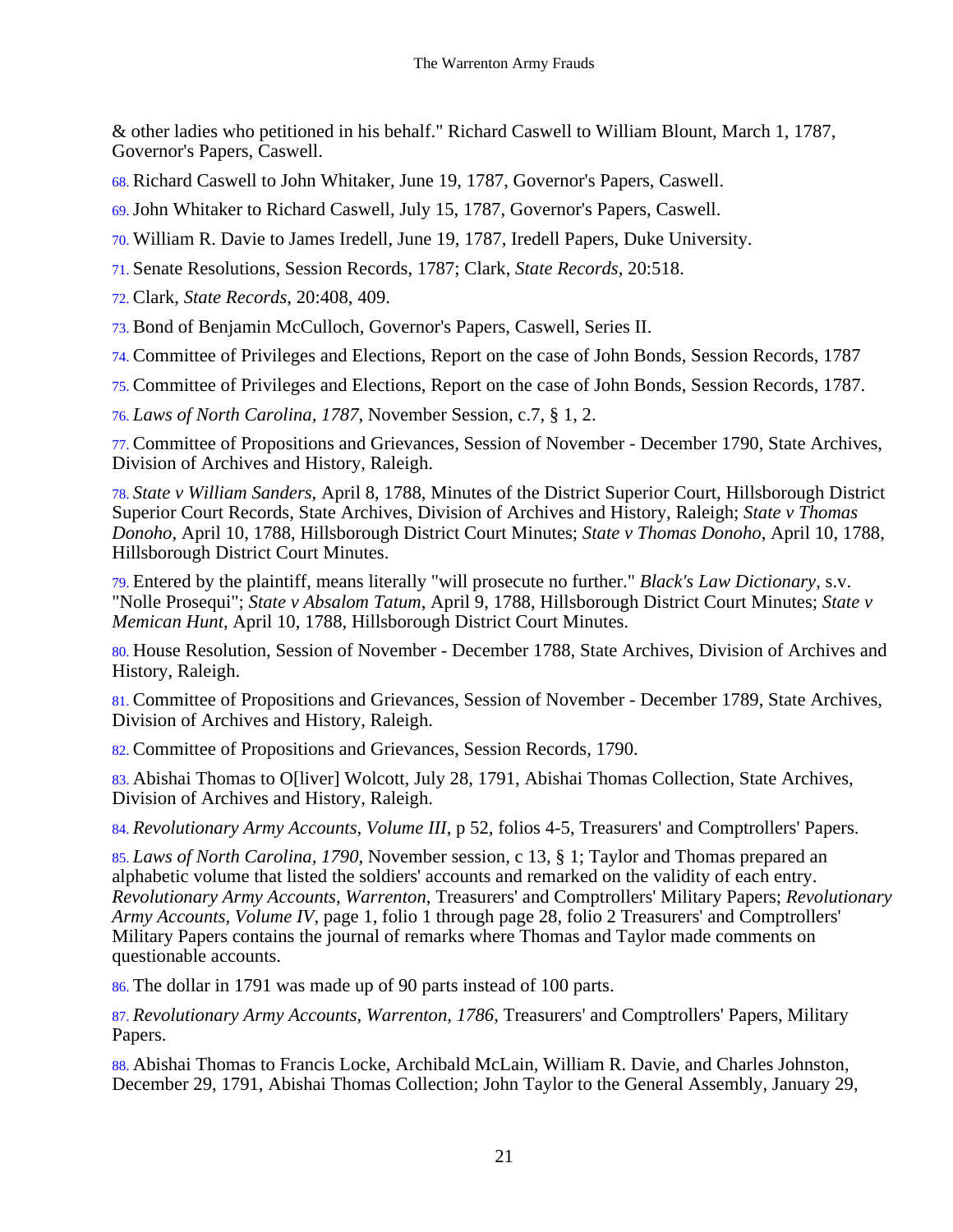1792, Miscellaneous Correspondence, Session of December 1791-January 1792, General Assembly Session Records, State Archives, Division of Archives and History, Raleigh.

89. *Revolutionary Army Accounts, Volume II*, p. 46, folio 1 - p. 73, folio 4, Treasurers' and Comptrollers' Papers, Military Papers.

90. Griffith J. McRee, *Life and Correspondence of James Iredell*, 2 vols. (New York: D. Appleton and Company, 1857), 2:156.